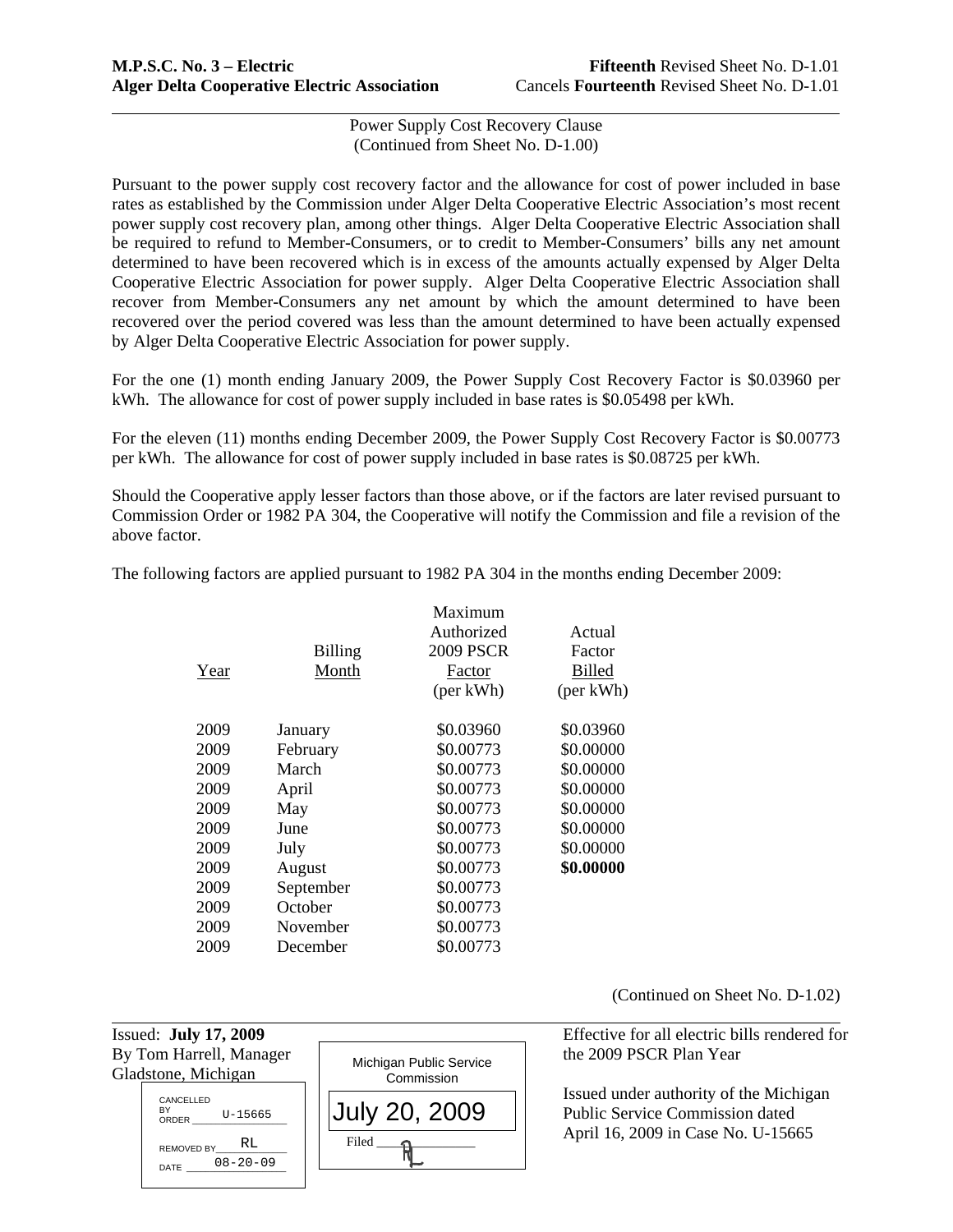Pursuant to the power supply cost recovery factor and the allowance for cost of power included in base rates as established by the Commission under Alger Delta Cooperative Electric Association's most recent power supply cost recovery plan, among other things. Alger Delta Cooperative Electric Association shall be required to refund to Member-Consumers, or to credit to Member-Consumers' bills any net amount determined to have been recovered which is in excess of the amounts actually expensed by Alger Delta Cooperative Electric Association for power supply. Alger Delta Cooperative Electric Association shall recover from Member-Consumers any net amount by which the amount determined to have been recovered over the period covered was less than the amount determined to have been actually expensed by Alger Delta Cooperative Electric Association for power supply.

For the one (1) month ending January 2009, the Power Supply Cost Recovery Factor is \$0.03960 per kWh. The allowance for cost of power supply included in base rates is \$0.05498 per kWh.

For the eleven (11) months ending December 2009, the Power Supply Cost Recovery Factor is \$0.00773 per kWh. The allowance for cost of power supply included in base rates is \$0.08725 per kWh.

Should the Cooperative apply lesser factors than those above, or if the factors are later revised pursuant to Commission Order or 1982 PA 304, the Cooperative will notify the Commission and file a revision of the above factor.

The following factors are applied pursuant to 1982 PA 304 in the months ending December 2009:

|      |                | Maximum    |               |
|------|----------------|------------|---------------|
|      |                | Authorized | Actual        |
|      | <b>Billing</b> | 2009 PSCR  | Factor        |
| Year | Month          | Factor     | <b>Billed</b> |
|      |                | (per kWh)  | (per kWh)     |
| 2009 | January        | \$0.03960  | \$0.03960     |
| 2009 | February       | \$0.00773  | \$0.00000     |
| 2009 | March          | \$0.00773  | \$0.00000     |
| 2009 | April          | \$0.00773  | \$0.00000     |
| 2009 | May            | \$0.00773  | \$0.00000     |
| 2009 | June           | \$0.00773  | \$0.00000     |
| 2009 | July           | \$0.00773  | \$0.00000     |
| 2009 | August         | \$0.00773  |               |
| 2009 | September      | \$0.00773  |               |
| 2009 | October        | \$0.00773  |               |
| 2009 | November       | \$0.00773  |               |
| 2009 | December       | \$0.00773  |               |

l Issued: **June 17, 2009** Michigan Public Service | Effective for all electric bills rendered for By Tom Harrell, Manager **the 2009 PSCR Plan Year** Commission the 2009 PSCR Plan Year Gladstone, Michigan Issued under authority of the Michigan Public Service Commission dated April 16, 2009 in Case No. U-15665 Michigan Public Service **Commission** Filed June 17, 2009 CANCELLED BY<br>ORDER U-15665 REMOVED BY\_\_\_\_\_\_\_\_\_\_\_\_\_\_\_ DATE U-15665 RL 07-20-09

(Continued on Sheet No. D-1.02)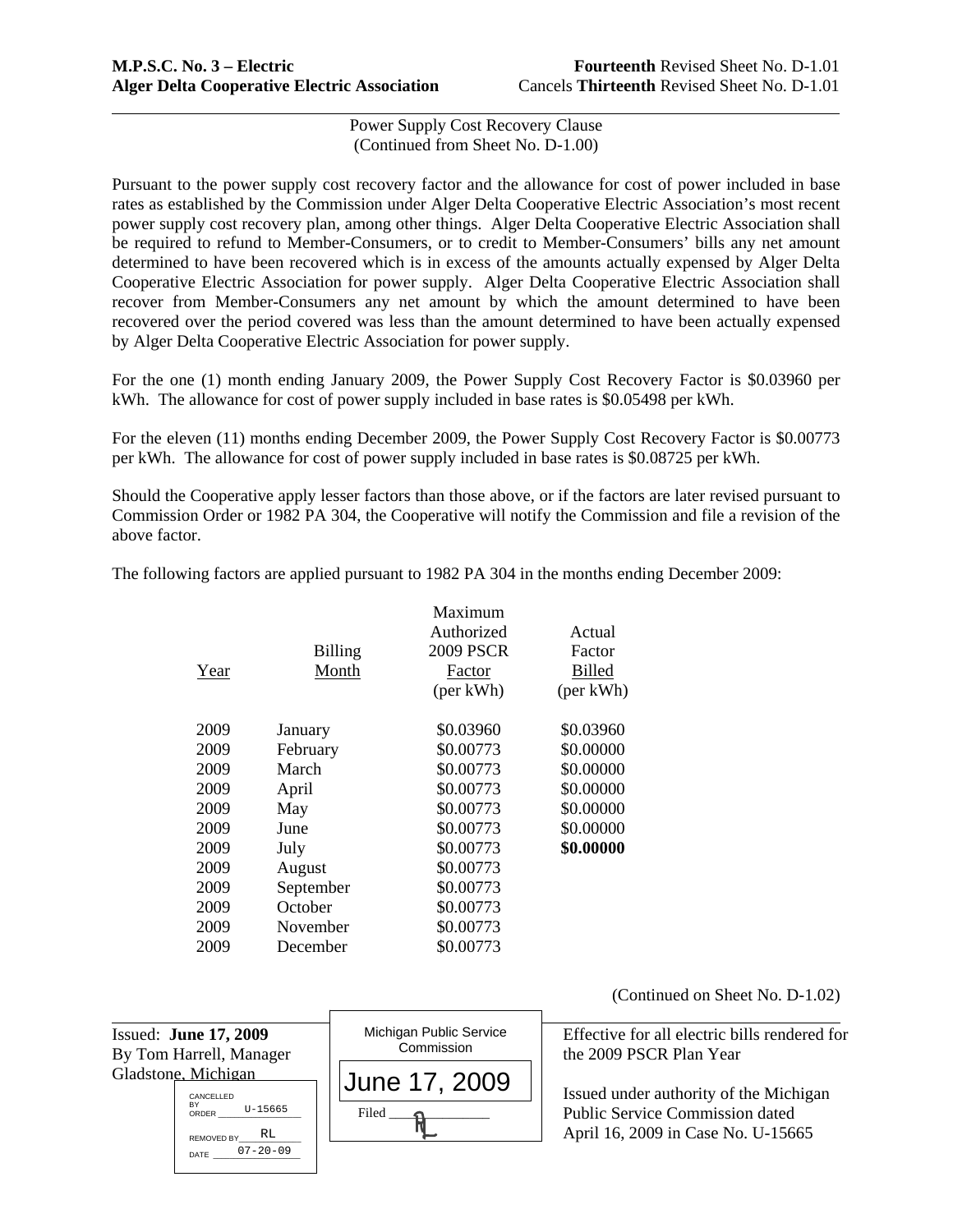Pursuant to the power supply cost recovery factor and the allowance for cost of power included in base rates as established by the Commission under Alger Delta Cooperative Electric Association's most recent power supply cost recovery plan, among other things. Alger Delta Cooperative Electric Association shall be required to refund to Member-Consumers, or to credit to Member-Consumers' bills any net amount determined to have been recovered which is in excess of the amounts actually expensed by Alger Delta Cooperative Electric Association for power supply. Alger Delta Cooperative Electric Association shall recover from Member-Consumers any net amount by which the amount determined to have been recovered over the period covered was less than the amount determined to have been actually expensed by Alger Delta Cooperative Electric Association for power supply.

For the one (1) month ending January 2009, the Power Supply Cost Recovery Factor is \$0.03960 per kWh. The allowance for cost of power supply included in base rates is \$0.05498 per kWh.

For the eleven (11) months ending December 2009, the Power Supply Cost Recovery Factor is \$0.00773 per kWh. The allowance for cost of power supply included in base rates is \$0.08725 per kWh.

Should the Cooperative apply lesser factors than those above, or if the factors are later revised pursuant to Commission Order or 1982 PA 304, the Cooperative will notify the Commission and file a revision of the above factor.

The following factors are applied pursuant to 1982 PA 304 in the months ending December 2009:

|      |                | Maximum          |               |
|------|----------------|------------------|---------------|
|      |                | Authorized       | Actual        |
|      | <b>Billing</b> | <b>2009 PSCR</b> | Factor        |
| Year | Month          | Factor           | <b>Billed</b> |
|      |                | (per kWh)        | (per kWh)     |
| 2009 | January        | \$0.03960        | \$0.03960     |
| 2009 | February       | \$0.00773        | \$0.00000     |
| 2009 | March          | \$0.00773        | \$0.00000     |
| 2009 | April          | \$0.00773        | \$0.00000     |
| 2009 | May            | \$0.00773        | \$0.00000     |
| 2009 | June           | \$0.00773        | \$0.00000     |
| 2009 | July           | \$0.00773        |               |
| 2009 | August         | \$0.00773        |               |
| 2009 | September      | \$0.00773        |               |
| 2009 | October        | \$0.00773        |               |
| 2009 | November       | \$0.00773        |               |
| 2009 | December       | \$0.00773        |               |

(Continued on Sheet No. D-1.02)

| Issued: May 18, 2009                                                                                            | Michigan Public Service | Effective for all electric bills rendered for                                                                          |
|-----------------------------------------------------------------------------------------------------------------|-------------------------|------------------------------------------------------------------------------------------------------------------------|
| By Tom Harrell, Manager                                                                                         | Commission              | the 2009 PSCR Plan Year                                                                                                |
| Gladstone. Michigan<br>CANCELLED<br>BY<br>U-15665<br>ORDER<br>RL<br><b>REMOVED BY</b><br>$06 - 17 - 09$<br>DATE | May 19, 2009<br>Filed   | Issued under authority of the Michigan<br><b>Public Service Commission dated</b><br>April 16, 2009 in Case No. U-15665 |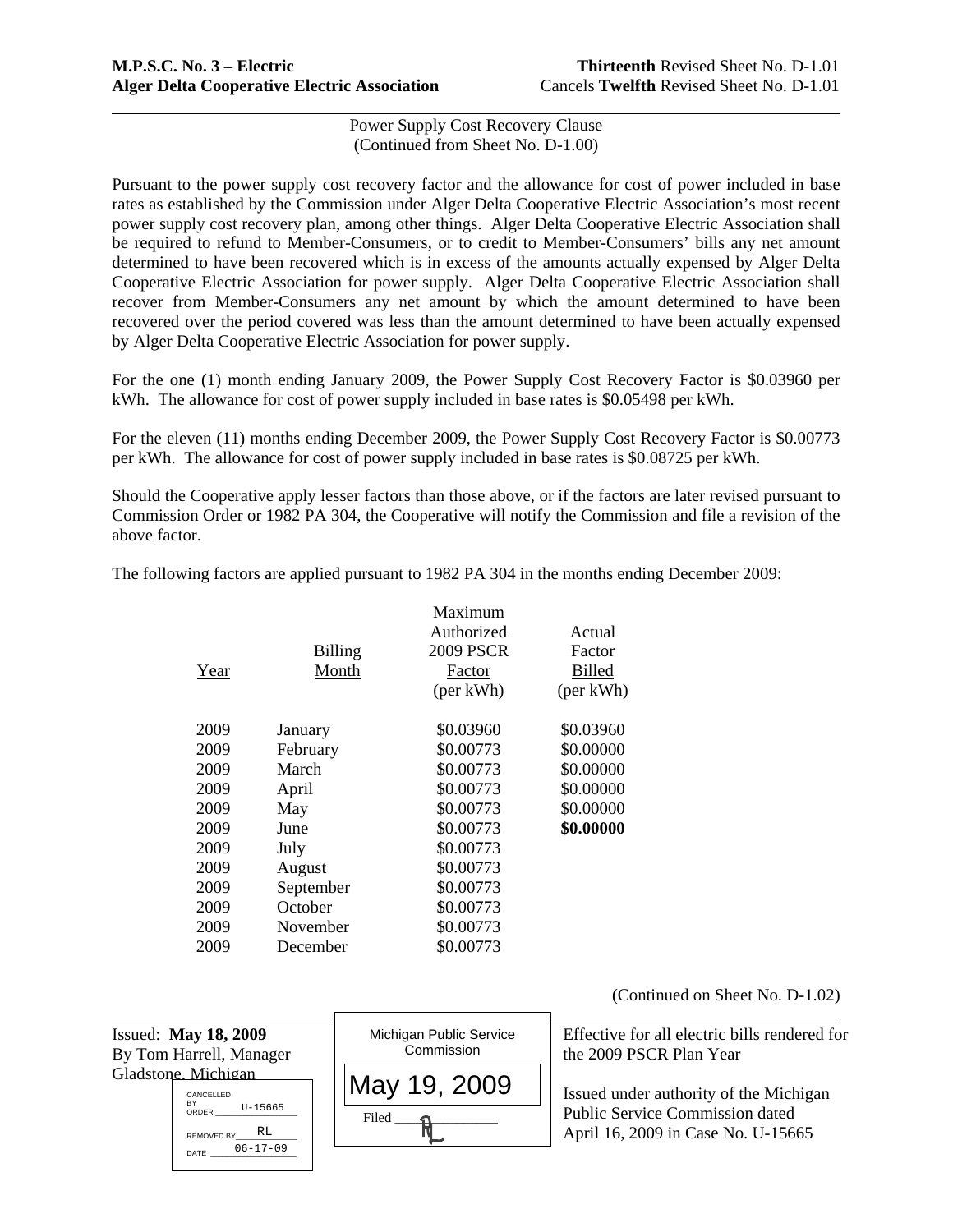Pursuant to the power supply cost recovery factor and the allowance for cost of power included in base rates as established by the Commission under Alger Delta Cooperative Electric Association's most recent power supply cost recovery plan, among other things. Alger Delta Cooperative Electric Association shall be required to refund to Member-Consumers, or to credit to Member-Consumers' bills any net amount determined to have been recovered which is in excess of the amounts actually expensed by Alger Delta Cooperative Electric Association for power supply. Alger Delta Cooperative Electric Association shall recover from Member-Consumers any net amount by which the amount determined to have been recovered over the period covered was less than the amount determined to have been actually expensed by Alger Delta Cooperative Electric Association for power supply.

For the one (1) month ending January 2009, the Power Supply Cost Recovery Factor is \$0.03960 per kWh. The allowance for cost of power supply included in base rates is \$0.05498 per kWh.

For the eleven (11) months ending December 2009, the Power Supply Cost Recovery Factor is \$0.00773 per kWh. The allowance for cost of power supply included in base rates is \$0.08725 per kWh.

Should the Cooperative apply lesser factors than those above, or if the factors are later revised pursuant to Commission Order or 1982 PA 304, the Cooperative will notify the Commission and file a revision of the above factor.

The following factors are applied pursuant to 1982 PA 304 in the months ending December 2009:

|      |                | Maximum<br>Authorized | Actual        |
|------|----------------|-----------------------|---------------|
|      | <b>Billing</b> | <b>2009 PSCR</b>      | Factor        |
| Year | Month          | Factor                | <b>Billed</b> |
|      |                | (per kWh)             | (per kWh)     |
| 2009 | January        | \$0.03960             | \$0.03960     |
| 2009 | February       | \$0.00773             | \$0.00000     |
| 2009 | March          | \$0.00773             | \$0.00000     |
| 2009 | April          | \$0.00773             | \$0.00000     |
| 2009 | May            | \$0.00773             | \$0.00000     |
| 2009 | June           | \$0.00773             |               |
| 2009 | July           | \$0.00773             |               |
| 2009 | August         | \$0.00773             |               |
| 2009 | September      | \$0.00773             |               |
| 2009 | October        | \$0.00773             |               |
| 2009 | November       | \$0.00773             |               |
| 2009 | December       | \$0.00773             |               |

(Continued on Sheet No. D-1.02)

Gladstone, Michigan

l

CANCELLED BY ORDER \_\_\_\_\_\_\_\_\_\_\_\_\_\_\_\_\_\_\_\_ REMOVED BY\_ DATE 05-19-09 U-15665 RL



Issued: **April 22, 2009** Effective for all electric bills rendered for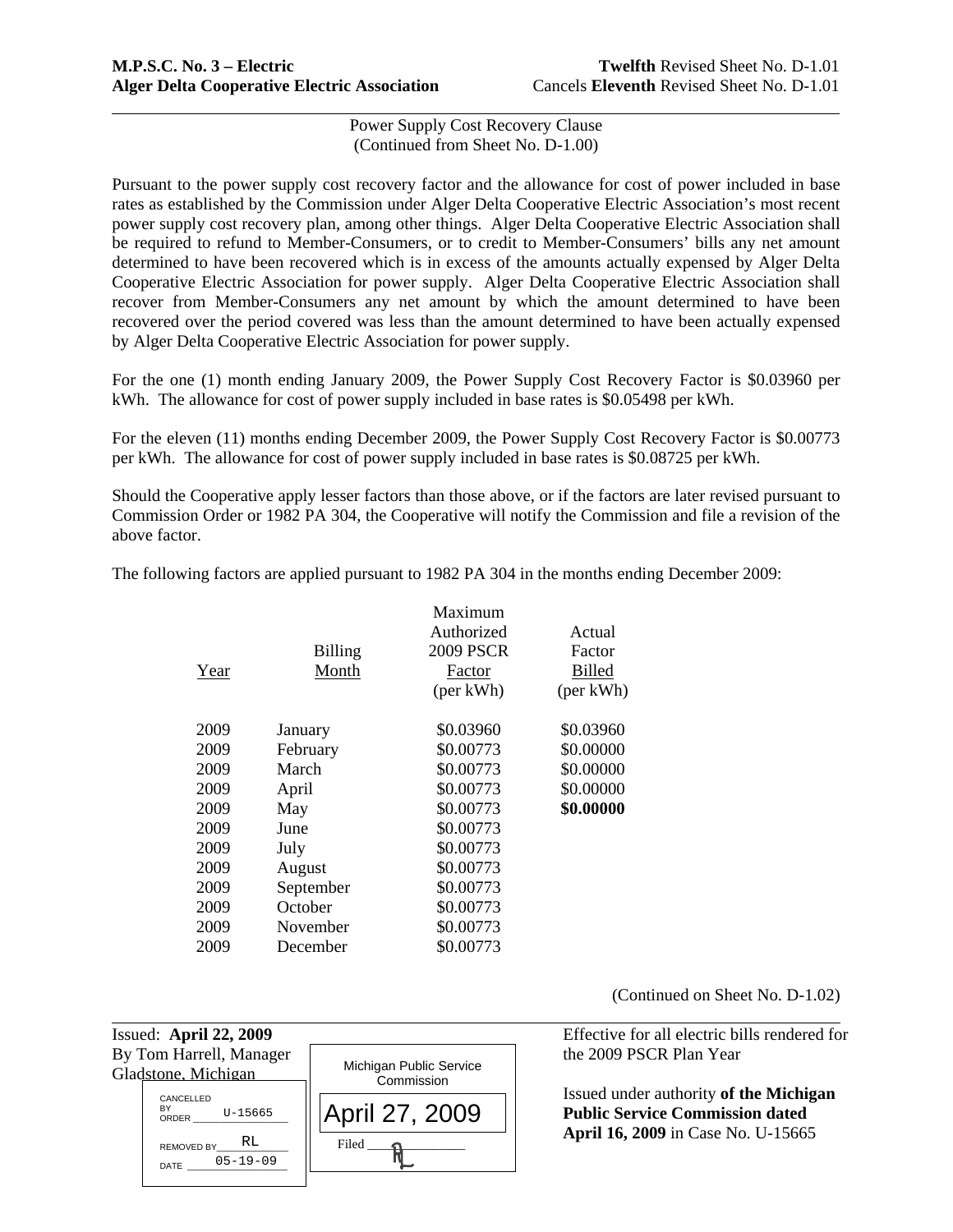Pursuant to the power supply cost recovery factor and the allowance for cost of power included in base rates as established by the Commission under Alger Delta Cooperative Electric Association's most recent power supply cost recovery plan, among other things. Alger Delta Cooperative Electric Association shall be required to refund to Member-Consumers, or to credit to Member-Consumers' bills any net amount determined to have been recovered which is in excess of the amounts actually expensed by Alger Delta Cooperative Electric Association for power supply. Alger Delta Cooperative Electric Association shall recover from Member-Consumers any net amount by which the amount determined to have been recovered over the period covered was less than the amount determined to have been actually expensed by Alger Delta Cooperative Electric Association for power supply.

For the one (1) month ending January 2009, the Power Supply Cost Recovery Factor is \$0.03960 per kWh. The allowance for cost of power supply included in base rates is \$0.05498 per kWh.

For the eleven (11) months ending December 2009, the Power Supply Cost Recovery Factor is \$0.00773 per kWh. The allowance for cost of power supply included in base rates is \$0.08725 per kWh.

Should the Cooperative apply lesser factors than those above, or if the factors are later revised pursuant to Commission Order or 1982 PA 304, the Cooperative will notify the Commission and file a revision of the above factor.

| Year | <b>Billing</b><br>Month | Maximum<br>Authorized<br><b>2009 PSCR</b><br>Factor<br>(per kWh) | Actual<br>Factor<br><b>Billed</b><br>(per kWh) |
|------|-------------------------|------------------------------------------------------------------|------------------------------------------------|
| 2009 | January                 | \$0.03960                                                        | \$0.03960                                      |
| 2009 | February                | \$0.00773                                                        | \$0.00000                                      |
| 2009 | March                   | \$0.00773                                                        | \$0.00000                                      |
| 2009 | April                   | \$0.00773                                                        | \$0.00000                                      |
| 2009 | May                     | \$0.00773                                                        |                                                |
| 2009 | June                    | \$0.00773                                                        |                                                |
| 2009 | July                    | \$0.00773                                                        |                                                |
| 2009 | August                  | \$0.00773                                                        |                                                |
| 2009 | September               | \$0.00773                                                        |                                                |
| 2009 | October                 | \$0.00773                                                        |                                                |
| 2009 | November                | \$0.00773                                                        |                                                |
| 2009 | December                | \$0.00773                                                        |                                                |

The following factors are applied pursuant to 1982 PA 304 in the months ending December 2009:

| CANCELLED<br>RY<br>ORDER | $U - 15665$    |
|--------------------------|----------------|
| <b>REMOVED BY</b>        | RT.            |
| DATE                     | $04 - 27 - 09$ |

Gladstone, Michigan

l



(Continued on Sheet No. D-1.02)

 Issued under authority 1982 PA 304, Section 6j(9) in Case No. U-15665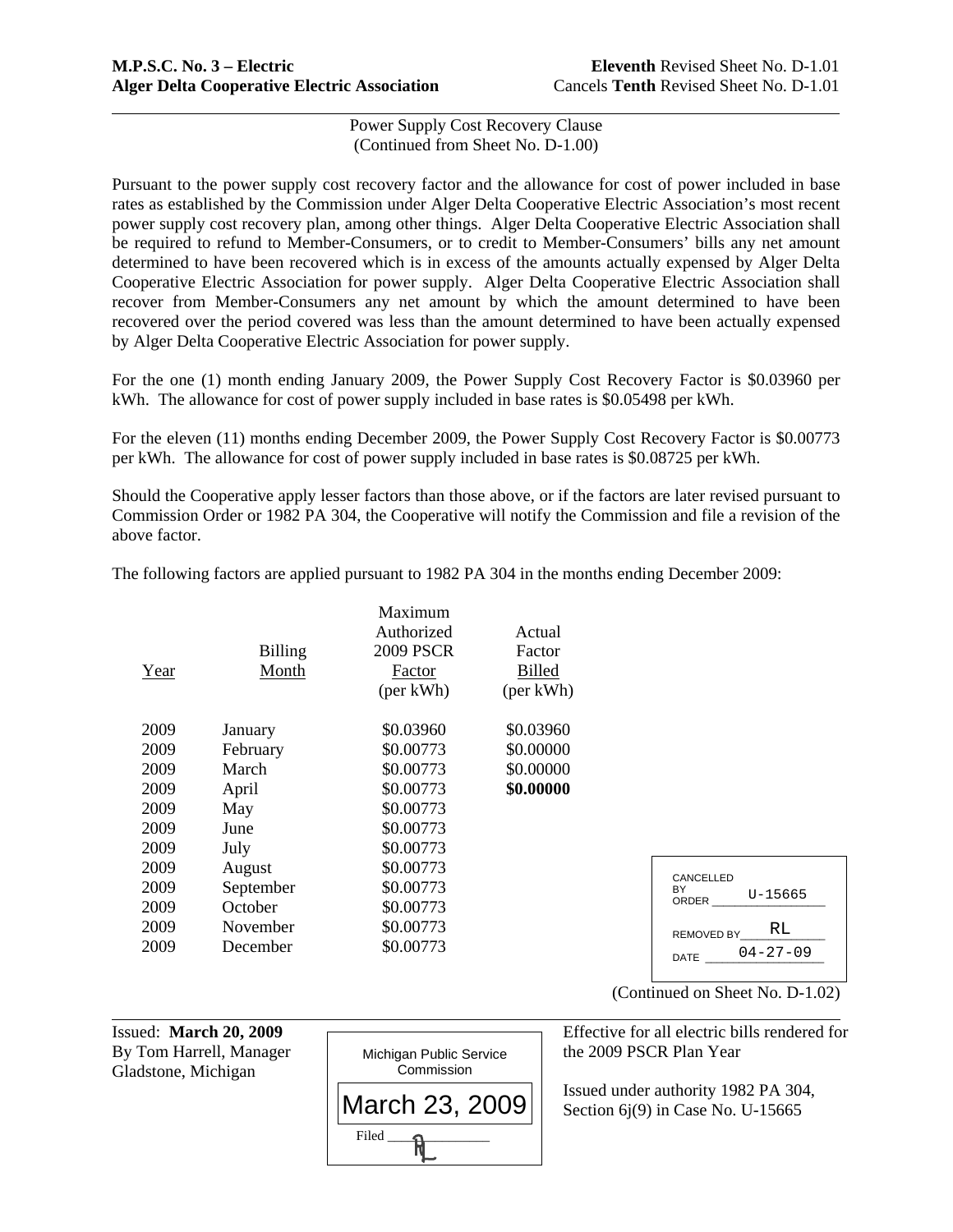Pursuant to the power supply cost recovery factor and the allowance for cost of power included in base rates as established by the Commission under Alger Delta Cooperative Electric Association's most recent power supply cost recovery plan, among other things. Alger Delta Cooperative Electric Association shall be required to refund to Member-Consumers, or to credit to Member-Consumers' bills any net amount determined to have been recovered which is in excess of the amounts actually expensed by Alger Delta Cooperative Electric Association for power supply. Alger Delta Cooperative Electric Association shall recover from Member-Consumers any net amount by which the amount determined to have been recovered over the period covered was less than the amount determined to have been actually expensed by Alger Delta Cooperative Electric Association for power supply.

For the one (1) month ending January 2009, the Power Supply Cost Recovery Factor is \$0.03960 per kWh. The allowance for cost of power supply included in base rates is \$0.05498 per kWh.

For the eleven (11) months ending December 2009, the Power Supply Cost Recovery Factor is \$0.00773 per kWh. The allowance for cost of power supply included in base rates is \$0.08725 per kWh.

Should the Cooperative apply lesser factors than those above, or if the factors are later revised pursuant to Commission Order or 1982 PA 304, the Cooperative will notify the Commission and file a revision of the above factor.

| Year | <b>Billing</b><br>Month | Maximum<br>Authorized<br><b>2009 PSCR</b><br>Factor<br>(per kWh) | Actual<br>Factor<br>Billed<br>(per kWh) |
|------|-------------------------|------------------------------------------------------------------|-----------------------------------------|
| 2009 | January                 | \$0.03960                                                        | \$0.03960                               |
| 2009 | February                | \$0.00773                                                        | \$0.00000                               |
| 2009 | March                   | \$0.00773                                                        | \$0.00000                               |
| 2009 | April                   | \$0.00773                                                        |                                         |
| 2009 | May                     | \$0.00773                                                        |                                         |
| 2009 | June                    | \$0.00773                                                        |                                         |
| 2009 | July                    | \$0.00773                                                        |                                         |
| 2009 | August                  | \$0.00773                                                        |                                         |
| 2009 | September               | \$0.00773                                                        |                                         |
| 2009 | October                 | \$0.00773                                                        |                                         |
| 2009 | November                | \$0.00773                                                        |                                         |
| 2009 | December                | \$0.00773                                                        |                                         |

l

Gladstone, Michigan

CANCELLED

REMOVED BY

BY<br>ORDER U-15665

U-15665 RL

DATE 03-23-09

The following factors are applied pursuant to 1982 PA 304 in the months ending December 2009:

Michigan Public Service **Commission** 

February 24, 2009

 $Filed$   $\longrightarrow$   $\mathbb{R}$ 

(Continued on Sheet No. D-1.02)

Issued: **February 23, 2009** Effective for all electric bills rendered for By Tom Harrell, Manager  $\parallel$  Michigan Public Service  $\parallel$  the 2009 PSCR Plan Year

> Issued under authority 1982 PA 304, Section 6j(9) in Case No. U-15665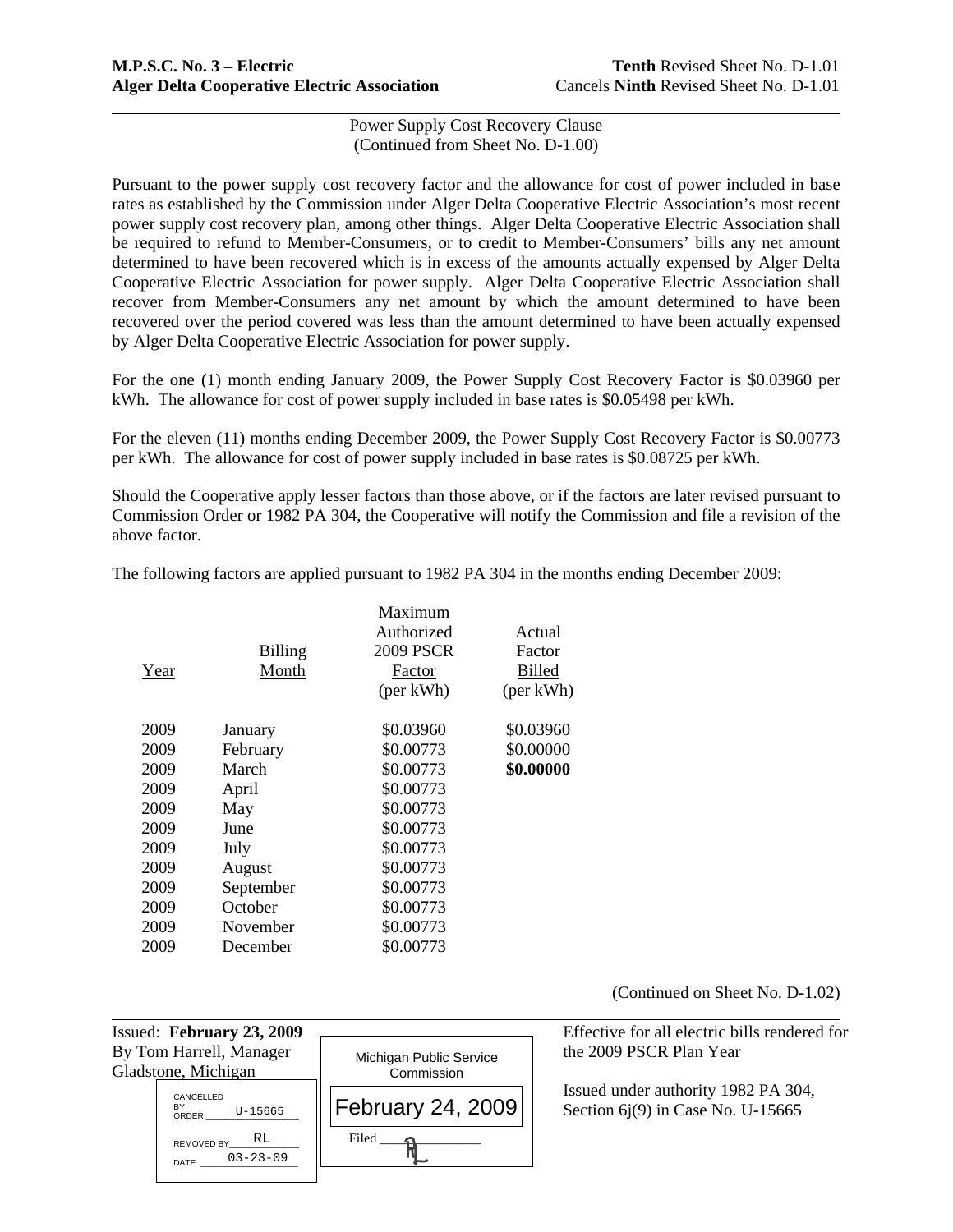Pursuant to the power supply cost recovery factor and the allowance for cost of power included in base rates as established by the Commission under Alger Delta Cooperative Electric Association's most recent power supply cost recovery plan, among other things. Alger Delta Cooperative Electric Association shall be required to refund to Member-Consumers, or to credit to Member-Consumers' bills any net amount determined to have been recovered which is in excess of the amounts actually expensed by Alger Delta Cooperative Electric Association for power supply. Alger Delta Cooperative Electric Association shall recover from Member-Consumers any net amount by which the amount determined to have been recovered over the period covered was less than the amount determined to have been actually expensed by Alger Delta Cooperative Electric Association for power supply.

For the **one (1)** month ending **January** 2009, the Power Supply Cost Recovery Factor is \$0.03960 per kWh. The allowance for cost of power supply included in base rates is \$0.05498 per kWh.

# **For the eleven (11) months ending December 2009, the Power Supply Cost Recovery Factor is \$0.00773 per kWh. The allowance for cost of power supply included in base rates is \$0.08725 per kWh.**

Should the Cooperative apply lesser factors than those above, or if the factors are later revised pursuant to Commission Order or 1982 PA 304, the Cooperative will notify the Commission and file a revision of the above factor.

|      |           | Maximum          |               |
|------|-----------|------------------|---------------|
|      |           | Authorized       | Actual        |
|      | Billing   | <b>2009 PSCR</b> | Factor        |
| Year | Month     | Factor           | <b>Billed</b> |
|      |           | (per kWh)        | (per kWh)     |
| 2009 | January   | \$0.03960        | \$0.03960     |
| 2009 | February  | \$0.00773        | \$0.00000     |
| 2009 | March     | \$0.00773        |               |
| 2009 | April     | \$0.00773        |               |
| 2009 | May       | \$0.00773        |               |
| 2009 | June      | \$0.00773        |               |
| 2009 | July      | \$0.00773        |               |
| 2009 | August    | \$0.00773        |               |
| 2009 | September | \$0.00773        |               |
| 2009 | October   | \$0.00773        |               |
| 2009 | November  | \$0.00773        |               |
| 2009 | December  | \$0.00773        |               |

The following factors are applied pursuant to 1982 PA 304 in the months ending December 2009:

|                                                         |                                       | (Continued on Sheet No. D-1.02)                                                                                                                                 |  |
|---------------------------------------------------------|---------------------------------------|-----------------------------------------------------------------------------------------------------------------------------------------------------------------|--|
| Issued: February 4, 2009                                | Michigan Public Service<br>Commission | Effective for all electric bills rendered for                                                                                                                   |  |
| By Tom Harrell, Manager<br>Gladstone, Michigan          | January 27, 2009                      | the 2009 PSCR Plan Year                                                                                                                                         |  |
| CANCELLED<br>BY<br>U-15665<br>ORDER<br>RL<br>REMOVED BY | Filed                                 | Issued under authority 1982 PA 304,<br>Section $6j(9)$ in Case No. U-15665 and the Michigan<br>Public Service Commission dated 1/13/09 in Case<br>No. U-15009-R |  |
| $02 - 24 - 09$<br><b>DATE</b>                           |                                       |                                                                                                                                                                 |  |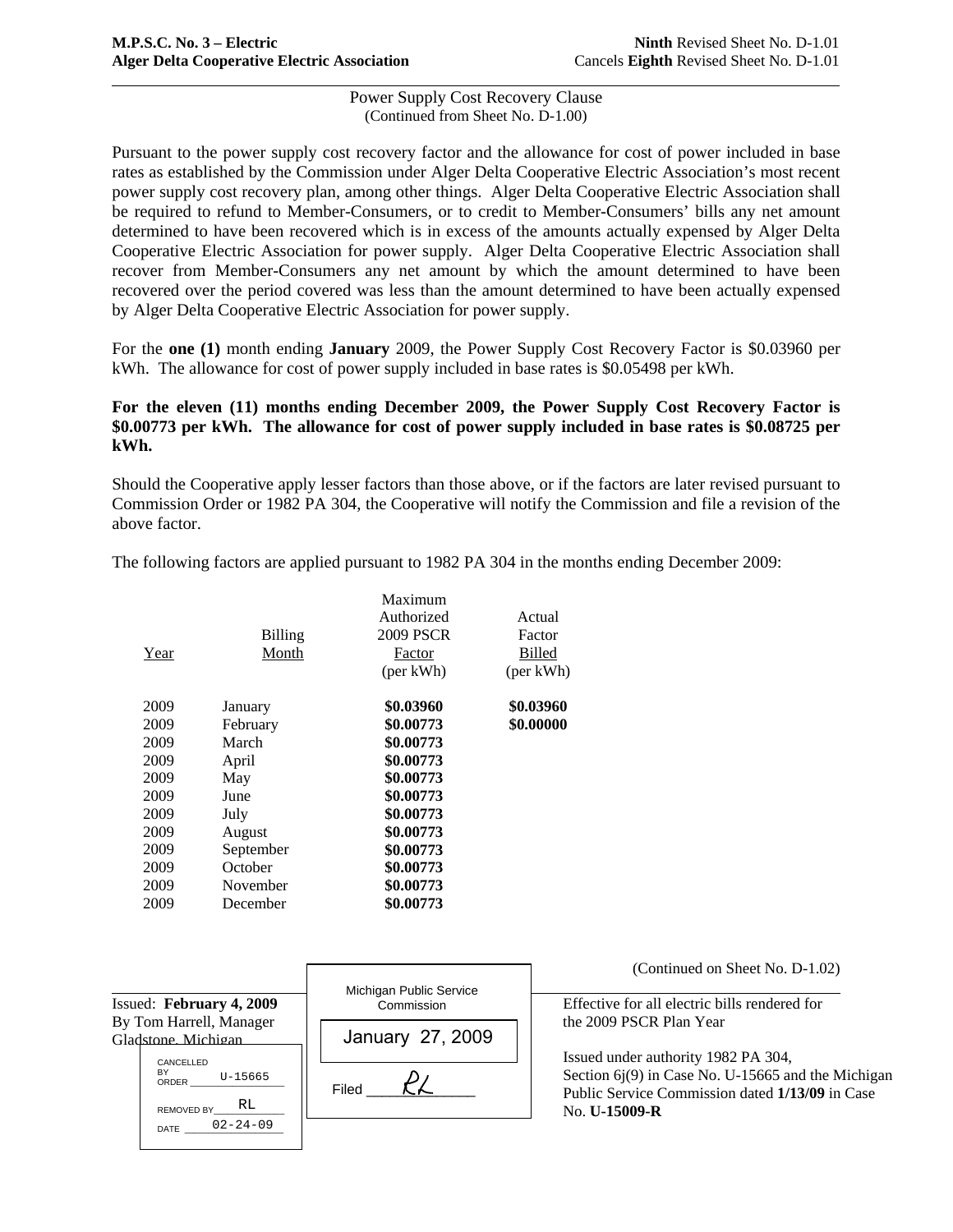Power Supply Cost Recovery Clause (Continued from Sheet No. D-1.00)

pursuant to the power supply cost recovery factor and the allowance for cost of power included in base rates as established by the Commission under Alger Delta Cooperative Electric Association's most recent power supply cost recovery plan, among other things. Alger Delta Cooperative Electric Association shall be required to refund to Member-Consumers, or to credit to Member-Consumers' bills any net amount determined to have been recovered which is in excess of the amounts actually expensed by Alger Delta Cooperative Electric Association for power supply. Alger Delta Cooperative Electric Association shall recover from Member-Consumers any net amount by which the amount determined to have been recovered over the period covered was less than the amount determined to have been actually expensed by Alger Delta Cooperative Electric Association for power supply.

For the twelve months ending December **2009**, the Power Supply Cost Recovery Factor is **\$0.03960** per kWh. The allowance for cost of power supply included in base rates is \$0.05498 per kWh.

Should the Cooperative apply lesser factors than those above, or if the factors are later revised pursuant to Commission Order or 1982 PA 304, the Cooperative will notify the Commission and file a revision of the above factor.

|      |                | Maximum          |               |
|------|----------------|------------------|---------------|
|      |                | Authorized       | Actual        |
|      | <b>Billing</b> | <b>2009 PSCR</b> | Factor        |
| Year | Month          | Factor           | <b>Billed</b> |
|      |                | (per kWh)        | (per kWh)     |
| 2009 | January        | \$0.03960        | \$0.03960     |
| 2009 | February       |                  |               |
| 2009 | March          |                  |               |
| 2009 | April          |                  |               |
| 2009 | May            |                  |               |
| 2009 | June           |                  |               |
| 2009 | July           |                  |               |
| 2009 | August         |                  |               |
| 2009 | September      |                  |               |
| 2009 | October        |                  |               |
| 2009 | November       |                  |               |
| 2009 | December       |                  |               |
|      |                |                  |               |

The following factors are applied pursuant to 1982 PA 304 in the months ending December **2009**:

|                                                           |                                       | (Continued on Sheet No. D-1.02)                                          |
|-----------------------------------------------------------|---------------------------------------|--------------------------------------------------------------------------|
| Issued: January 9, 2009<br>By Tom Harrell, Manager        | Michigan Public Service<br>Commission | Effective for all electric bills rendered for<br>the 2009 PSCR Plan Year |
| Gladstone, Michigan<br>U-15009-R<br>CANCELLED             | January 12, 2009                      | Issued under authority 1982 PA 304,                                      |
| BY<br>ORDER U-15665, U-15152  <br>RL<br><b>REMOVED BY</b> | Filed $\Omega$                        | Section 6j(9) and MPSC in Case No. U-15665                               |
| $01 - 27 - 09$<br>DATE                                    |                                       |                                                                          |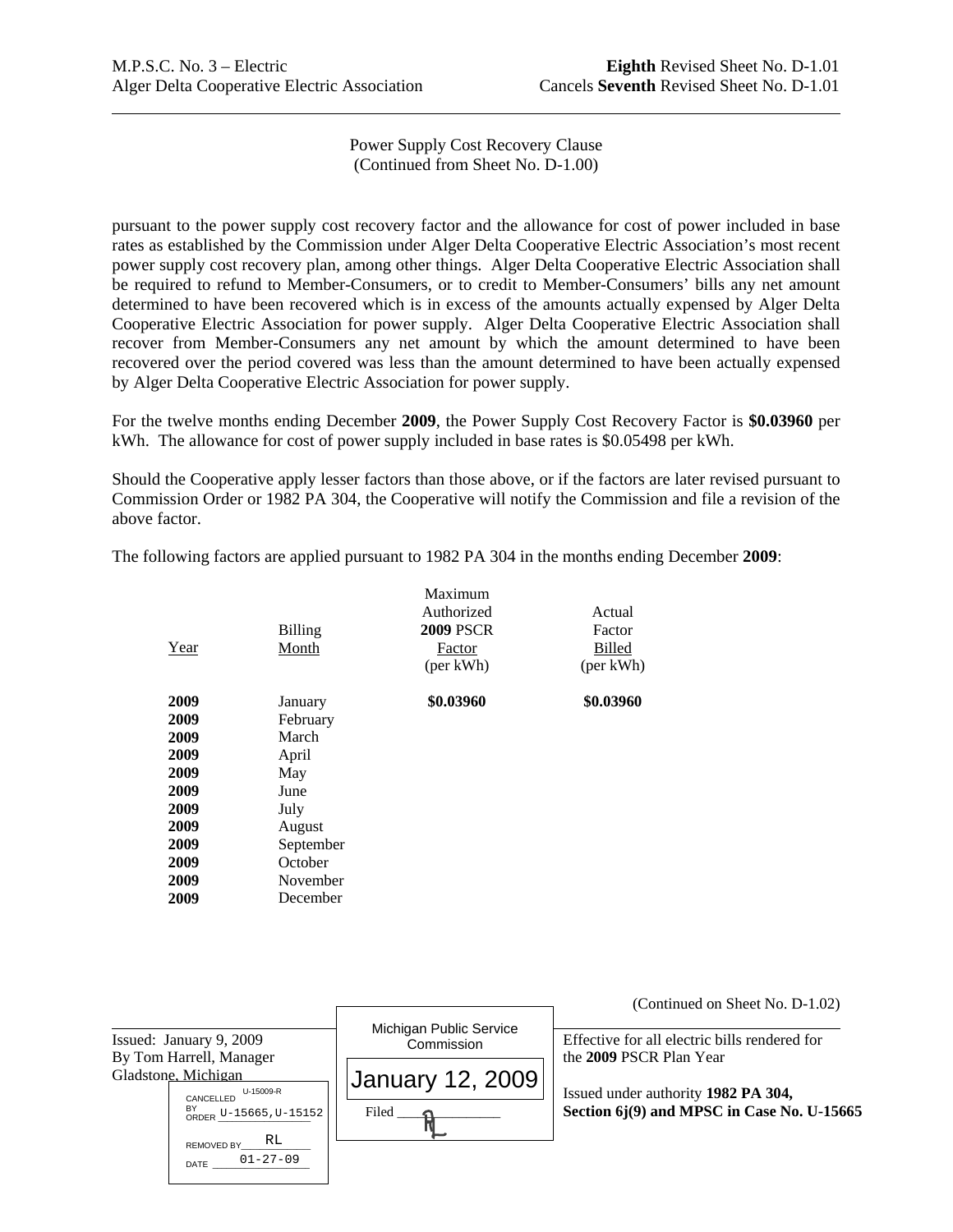Power Supply Cost Recovery Clause (Continued from Sheet No. D-1.00)

pursuant to the power supply cost recovery factor and the allowance for cost of power included in base rates as established by the Commission under Alger Delta Cooperative Electric Association's most recent power supply cost recovery plan, among other things. Alger Delta Cooperative Electric Association shall be required to refund to Member-Consumers, or to credit to Member-Consumers' bills any net amount determined to have been recovered which is in excess of the amounts actually expensed by Alger Delta Cooperative Electric Association for power supply. Alger Delta Cooperative Electric Association shall recover from Member-Consumers any net amount by which the amount determined to have been recovered over the period covered was less than the amount determined to have been actually expensed by Alger Delta Cooperative Electric Association for power supply.

For the twelve months ending December 2008, the Power Supply Cost Recovery Factor is \$0.03227 per kWh. The allowance for cost of power supply included in base rates is \$0.05498 per kWh.

Should the Cooperative apply lesser factors than those above, or if the factors are later revised pursuant to Commission Order or 1982 PA 304, the Cooperative will notify the Commission and file a revision of the above factor.

|      |           | Maximum          |               |
|------|-----------|------------------|---------------|
|      |           | Authorized       | Actual        |
|      | Billing   | <b>2008 PSCR</b> | Factor        |
| Year | Month     | Factor           | <b>Billed</b> |
|      |           | (per kWh)        | (per kWh)     |
| 2008 | January   | \$0.03227        | \$0.03227     |
| 2008 | February  | \$0.03227        | \$0.03227     |
| 2008 | March     | \$0.03227        | \$0.03227     |
| 2008 | April     | \$0.03227        | \$0.03227     |
| 2008 | May       | \$0.03227        | \$0.03227     |
| 2008 | June      | \$0.03227        | \$0.03227     |
| 2008 | July      | \$0.03227        | \$0.03227     |
| 2008 | August    | \$0.03227        | \$0.03227     |
| 2008 | September | \$0.03227        | \$0.03227     |
| 2008 | October   | \$0.03227        | \$0.03227     |
| 2008 | November  | \$0.03227        | \$0.03227     |
| 2008 | December  | \$0.03227        | \$0.03227     |

The following factors are applied pursuant to 1982 PA 304 in the months ending December 2008:

|                                                                                                                 |                                 |                                       | G HOMINIQUE ON                                                                               |
|-----------------------------------------------------------------------------------------------------------------|---------------------------------|---------------------------------------|----------------------------------------------------------------------------------------------|
|                                                                                                                 | <b>Issued November 24, 2008</b> | Michigan Public Service<br>Commission | Effective for all electric bill<br>the 2008 PSCR Plan Year                                   |
| By Tom Harrell, Manager<br>Gladstone, Michigan<br>CANCELLED<br>BY<br>ORDER U-15665, U-15152<br>RL<br>REMOVED BY |                                 | November 25, 2008<br>Filed            | Issued under authority of th<br><b>Public Service Commission</b><br>2008 in Case No. U-15405 |
|                                                                                                                 | DATE 01-12-09                   |                                       |                                                                                              |

(Continued on Sheet No. D-1.02)

**Interactive Effective for all electric bills rendered for** 

ity of the Michigan mission dated March 11,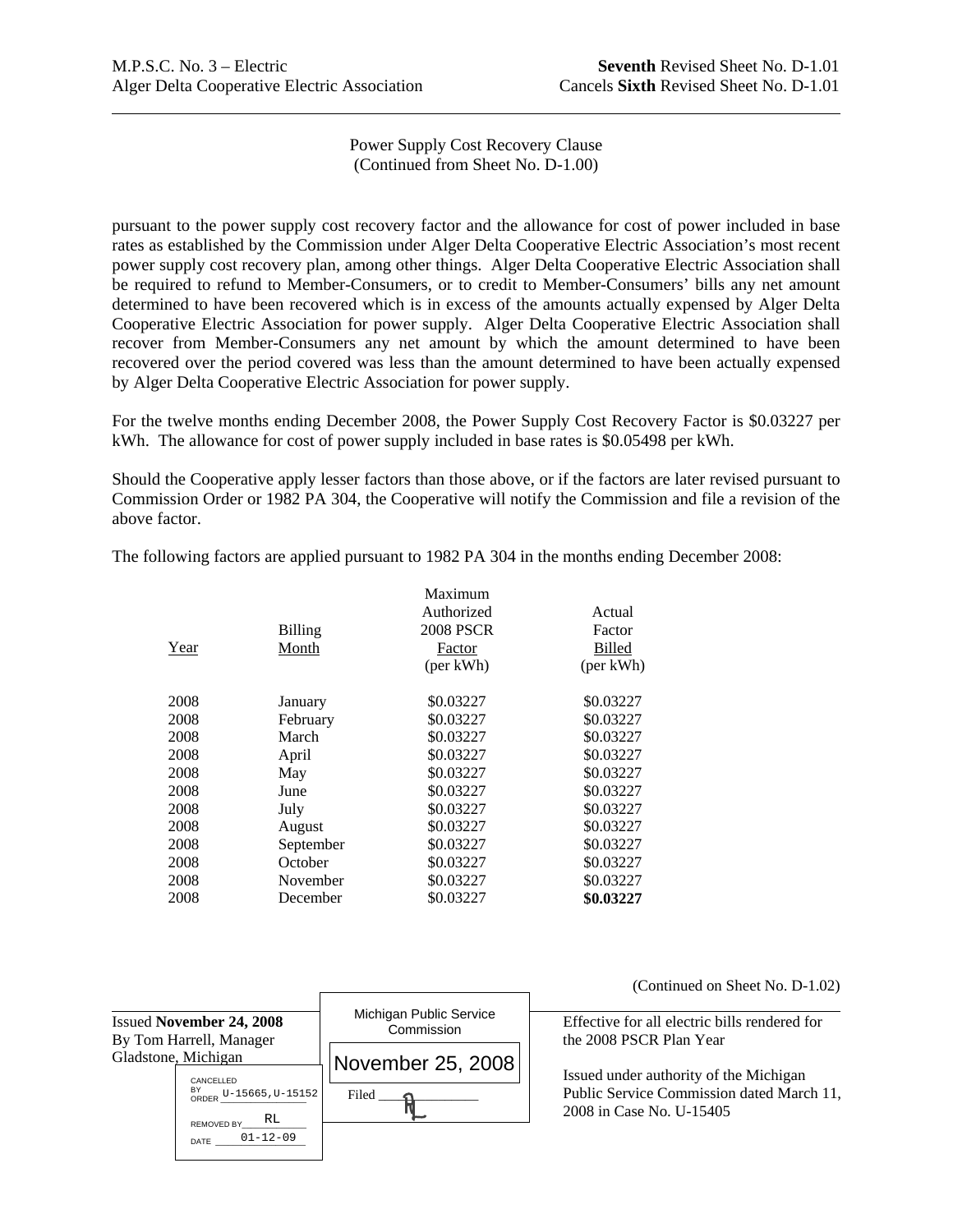Power Supply Cost Recovery Clause (Continued from Sheet No. D-1.00)

pursuant to the power supply cost recovery factor and the allowance for cost of power included in base rates as established by the Commission under Alger Delta Cooperative Electric Association's most recent power supply cost recovery plan, among other things. Alger Delta Cooperative Electric Association shall be required to refund to Member-Consumers, or to credit to Member-Consumers' bills any net amount determined to have been recovered which is in excess of the amounts actually expensed by Alger Delta Cooperative Electric Association for power supply. Alger Delta Cooperative Electric Association shall recover from Member-Consumers any net amount by which the amount determined to have been recovered over the period covered was less than the amount determined to have been actually expensed by Alger Delta Cooperative Electric Association for power supply.

For the twelve months ending December 2008, the Power Supply Cost Recovery Factor is \$0.03227 per kWh. The allowance for cost of power supply included in base rates is \$0.05498 per kWh.

Should the Cooperative apply lesser factors than those above, or if the factors are later revised pursuant to Commission Order or 1982 PA 304, the Cooperative will notify the Commission and file a revision of the above factor.

|      |           | Maximum          |               |
|------|-----------|------------------|---------------|
|      |           | Authorized       | Actual        |
|      | Billing   | <b>2008 PSCR</b> | Factor        |
| Year | Month     | Factor           | <b>Billed</b> |
|      |           | (per kWh)        | (per kWh)     |
| 2008 | January   | \$0.03227        | \$0.03227     |
| 2008 | February  | \$0.03227        | \$0.03227     |
| 2008 | March     | \$0.03227        | \$0.03227     |
| 2008 | April     | \$0.03227        | \$0.03227     |
| 2008 | May       | \$0.03227        | \$0.03227     |
| 2008 | June      | \$0.03227        | \$0.03227     |
| 2008 | July      | \$0.03227        | \$0.03227     |
| 2008 | August    | \$0.03227        | \$0.03227     |
| 2008 | September | \$0.03227        | \$0.03227     |
| 2008 | October   | \$0.03227        | \$0.03227     |
| 2008 | November  | \$0.03227        | \$0.03227     |
| 2008 | December  | \$0.03227        |               |

The following factors are applied pursuant to 1982 PA 304 in the months ending December 2008:

(Continued on Sheet No. D-1.02)

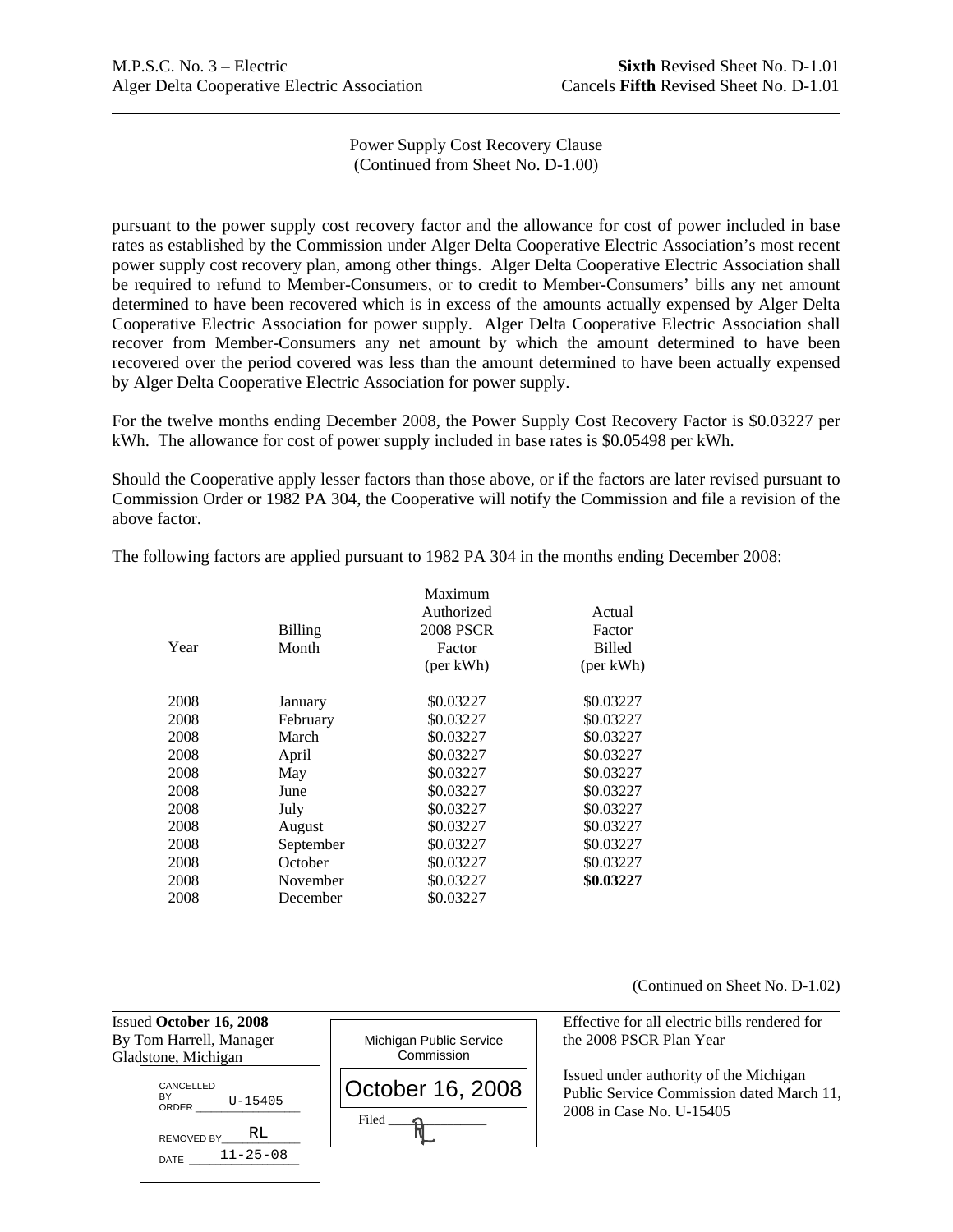$\overline{a}$ 

Power Supply Cost Recovery Clause (Continued from Sheet No. D-1.00)

pursuant to the power supply cost recovery factor and the allowance for cost of power included in base rates as established by the Commission under Alger Delta Cooperative Electric Association's most recent power supply cost recovery plan, among other things. Alger Delta Cooperative Electric Association shall be required to refund to Member-Consumers, or to credit to Member-Consumers' bills any net amount determined to have been recovered which is in excess of the amounts actually expensed by Alger Delta Cooperative Electric Association for power supply. Alger Delta Cooperative Electric Association shall recover from Member-Consumers any net amount by which the amount determined to have been recovered over the period covered was less than the amount determined to have been actually expensed by Alger Delta Cooperative Electric Association for power supply.

For the twelve months ending December 2008, the Power Supply Cost Recovery Factor is \$0.03227 per kWh. The allowance for cost of power supply included in base rates is \$0.05498 per kWh.

Should the Cooperative apply lesser factors than those above, or if the factors are later revised pursuant to Commission Order or 1982 PA 304, the Cooperative will notify the Commission and file a revision of the above factor.

|      |           | Maximum          |               |
|------|-----------|------------------|---------------|
|      |           | Authorized       | Actual        |
|      | Billing   | <b>2008 PSCR</b> | Factor        |
| Year | Month     | Factor           | <b>Billed</b> |
|      |           | (per kWh)        | (per kWh)     |
| 2008 | January   | \$0.03227        | \$0.03227     |
| 2008 | February  | \$0.03227        | \$0.03227     |
| 2008 | March     | \$0.03227        | \$0.03227     |
| 2008 | April     | \$0.03227        | \$0.03227     |
| 2008 | May       | \$0.03227        | \$0.03227     |
| 2008 | June      | \$0.03227        | \$0.03227     |
| 2008 | July      | \$0.03227        | \$0.03227     |
| 2008 | August    | \$0.03227        | \$0.03227     |
| 2008 | September | \$0.03227        | \$0.03227     |
| 2008 | October   | \$0.03227        | \$0.03227     |
| 2008 | November  | \$0.03227        |               |
| 2008 | December  | \$0.03227        |               |

The following factors are applied pursuant to 1982 PA 304 in the months ending December 2008:

(Continued on Sheet No. D-1.02)



 Issued under authority of the Michigan Public Service Commission dated March 11,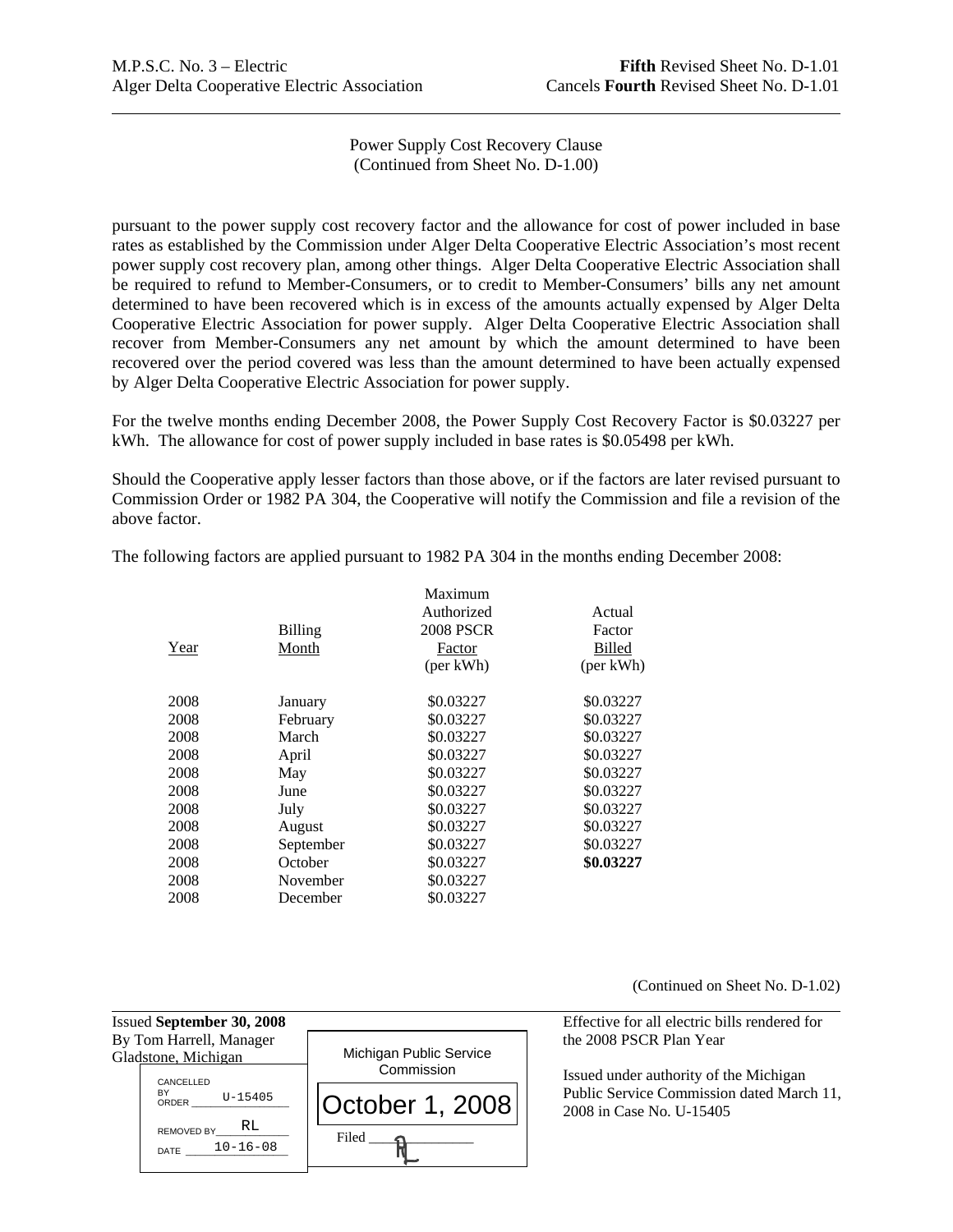l

Power Supply Cost Recovery Clause (Continued from Sheet No. D-1.00)

pursuant to the power supply cost recovery factor and the allowance for cost of power included in base rates as established by the Commission under Alger Delta Cooperative Electric Association's most recent power supply cost recovery plan, among other things. Alger Delta Cooperative Electric Association shall be required to refund to Member-Consumers, or to credit to Member-Consumers' bills any net amount determined to have been recovered which is in excess of the amounts actually expensed by Alger Delta Cooperative Electric Association for power supply. Alger Delta Cooperative Electric Association shall recover from Member-Consumers any net amount by which the amount determined to have been recovered over the period covered was less than the amount determined to have been actually expensed by Alger Delta Cooperative Electric Association for power supply.

For the twelve months ending December 2008, the Power Supply Cost Recovery Factor is \$0.03227 per kWh. The allowance for cost of power supply included in base rates is \$0.05498 per kWh.

Should the Cooperative apply lesser factors than those above, or if the factors are later revised pursuant to Commission Order or 1982 PA 304, the Cooperative will notify the Commission and file a revision of the above factor.

|      |           | Maximum          |               |
|------|-----------|------------------|---------------|
|      |           | Authorized       | Actual        |
|      | Billing   | <b>2008 PSCR</b> | Factor        |
| Year | Month     | Factor           | <b>Billed</b> |
|      |           | (per kWh)        | (per kWh)     |
| 2008 | January   | \$0.03227        | \$0.03227     |
| 2008 | February  | \$0.03227        | \$0.03227     |
| 2008 | March     | \$0.03227        | \$0.03227     |
| 2008 | April     | \$0.03227        | \$0.03227     |
| 2008 | May       | \$0.03227        | \$0.03227     |
| 2008 | June      | \$0.03227        | \$0.03227     |
| 2008 | July      | \$0.03227        | \$0.03227     |
| 2008 | August    | \$0.03227        | \$0.03227     |
| 2008 | September | \$0.03227        | \$0.03227     |
| 2008 | October   | \$0.03227        |               |
| 2008 | November  | \$0.03227        |               |
| 2008 | December  | \$0.03227        |               |

The following factors are applied pursuant to 1982 PA 304 in the months ending December 2008:

(Continued on Sheet No. D-1.02)

Issued **August 27, 2008** Effective for all electric bills rendered for By Tom Harrell, Manager the 2008 PSCR Plan Year Gladstone, Michigan Michigan Public Service **Commission**  $Filed$   $\longrightarrow$ August 27, 2008 CANCELLED **BY** ORDER REMOVED BY\_ DATE 10-01-08  $U - 15405$ RL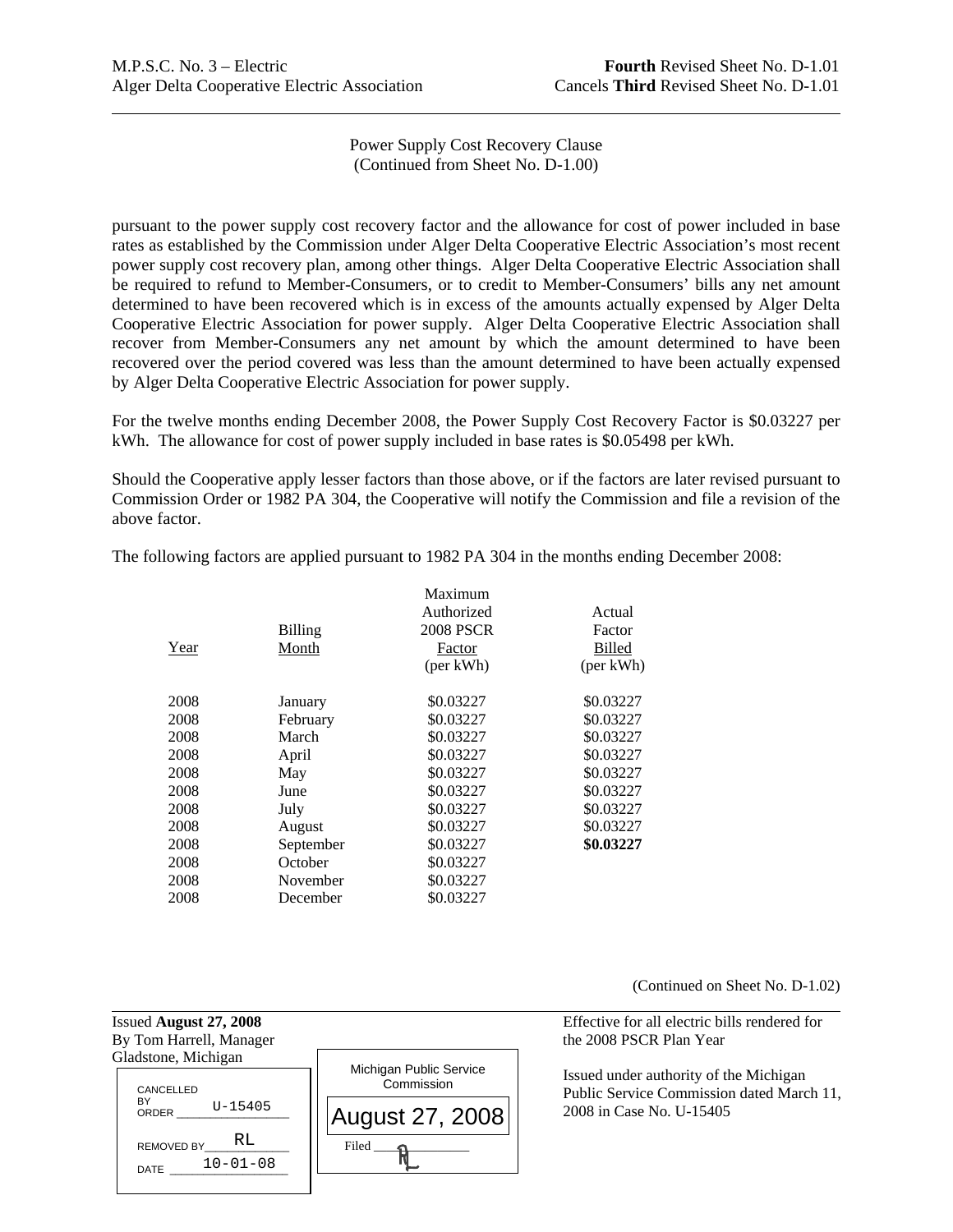$\overline{a}$ 

Power Supply Cost Recovery Clause (Continued from Sheet No. D-1.00)

pursuant to the power supply cost recovery factor and the allowance for cost of power included in base rates as established by the Commission under Alger Delta Cooperative Electric Association's most recent power supply cost recovery plan, among other things. Alger Delta Cooperative Electric Association shall be required to refund to Member-Consumers, or to credit to Member-Consumers' bills any net amount determined to have been recovered which is in excess of the amounts actually expensed by Alger Delta Cooperative Electric Association for power supply. Alger Delta Cooperative Electric Association shall recover from Member-Consumers any net amount by which the amount determined to have been recovered over the period covered was less than the amount determined to have been actually expensed by Alger Delta Cooperative Electric Association for power supply.

For the twelve months ending December 2008, the Power Supply Cost Recovery Factor is \$0.03227 per kWh. The allowance for cost of power supply included in base rates is \$0.05498 per kWh.

Should the Cooperative apply lesser factors than those above, or if the factors are later revised pursuant to Commission Order or 1982 PA 304, the Cooperative will notify the Commission and file a revision of the above factor.

|      |           | Maximum          |               |
|------|-----------|------------------|---------------|
|      |           | Authorized       | Actual        |
|      | Billing   | <b>2008 PSCR</b> | Factor        |
| Year | Month     | Factor           | <b>Billed</b> |
|      |           | (per kWh)        | (per kWh)     |
| 2008 | January   | \$0.03227        | \$0.03227     |
| 2008 | February  | \$0.03227        | \$0.03227     |
| 2008 | March     | \$0.03227        | \$0.03227     |
| 2008 | April     | \$0.03227        | \$0.03227     |
| 2008 | May       | \$0.03227        | \$0.03227     |
| 2008 | June      | \$0.03227        | \$0.03227     |
| 2008 | July      | \$0.03227        | \$0.03227     |
| 2008 | August    | \$0.03227        | \$0.03227     |
| 2008 | September | \$0.03227        |               |
| 2008 | October   | \$0.03227        |               |
| 2008 | November  | \$0.03227        |               |
| 2008 | December  | \$0.03227        |               |

The following factors are applied pursuant to 1982 PA 304 in the months ending December 2008:

(Continued on Sheet No. D-1.02)

Issued **July 18, 2008** Effective for all electric bills rendered for

 Issued under authority of the Michigan Public Service Commission dated March 11, 2008 in Case No. U-15405



l

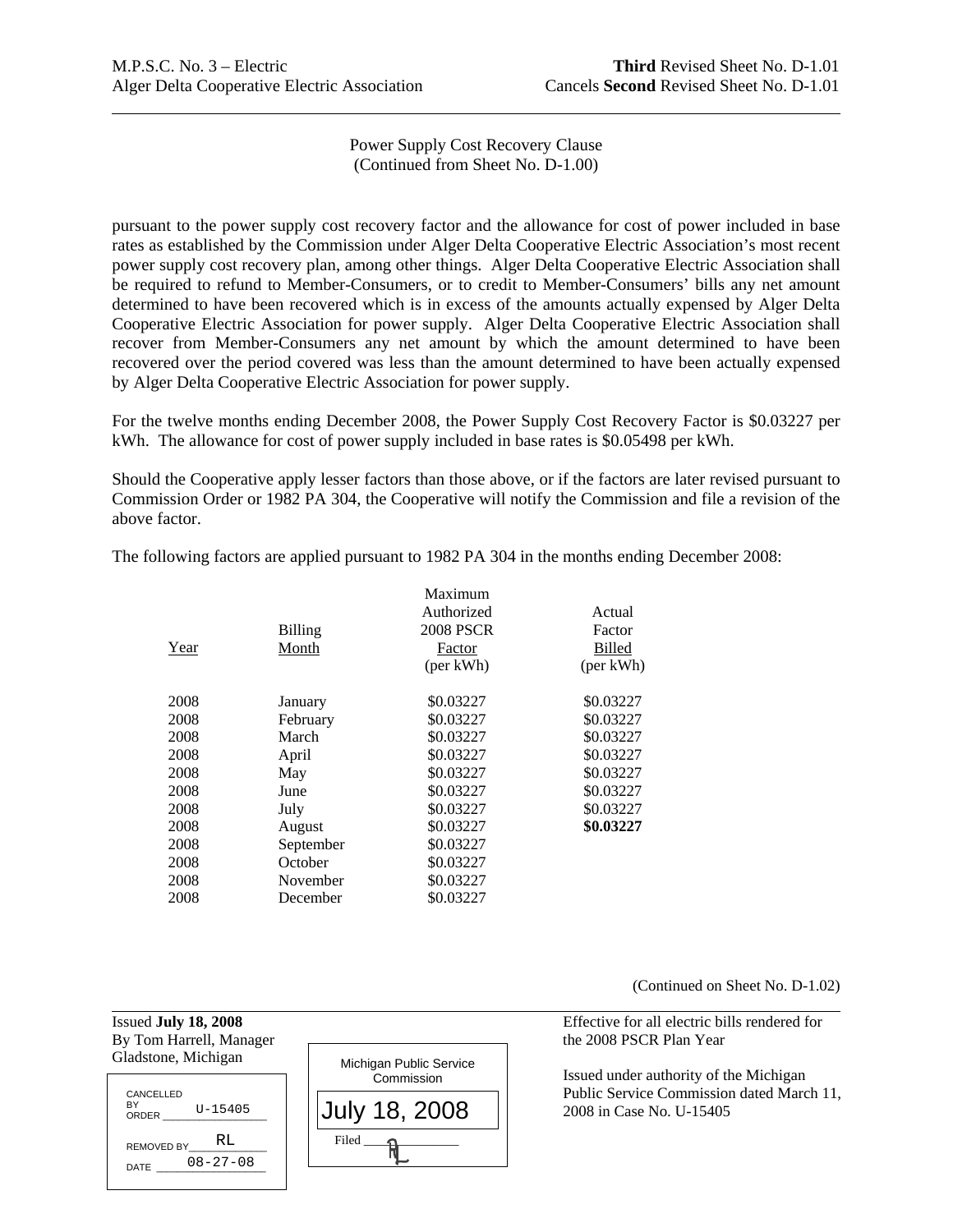Power Supply Cost Recovery Clause (Continued from Sheet No. D-1.00)

pursuant to the power supply cost recovery factor and the allowance for cost of power included in base rates as established by the Commission under Alger Delta Cooperative Electric Association's most recent power supply cost recovery plan, among other things. Alger Delta Cooperative Electric Association shall be required to refund to Member-Consumers, or to credit to Member-Consumers' bills any net amount determined to have been recovered which is in excess of the amounts actually expensed by Alger Delta Cooperative Electric Association for power supply. Alger Delta Cooperative Electric Association shall recover from Member-Consumers any net amount by which the amount determined to have been recovered over the period covered was less than the amount determined to have been actually expensed by Alger Delta Cooperative Electric Association for power supply.

For the twelve months ending December 2008, the Power Supply Cost Recovery Factor is \$0.03227 per kWh. The allowance for cost of power supply included in base rates is \$0.05498 per kWh.

Should the Cooperative apply lesser factors than those above, or if the factors are later revised pursuant to Commission Order or 1982 PA 304, the Cooperative will notify the Commission and file a revision of the above factor.

|      |           | Maximum          |               |
|------|-----------|------------------|---------------|
|      |           | Authorized       | Actual        |
|      | Billing   | <b>2008 PSCR</b> | Factor        |
| Year | Month     | Factor           | <b>Billed</b> |
|      |           | (per kWh)        | (per kWh)     |
| 2008 | January   | \$0.03227        | \$0.03227     |
| 2008 | February  | \$0.03227        | \$0.03227     |
| 2008 | March     | \$0.03227        | \$0.03227     |
| 2008 | April     | \$0.03227        | \$0.03227     |
| 2008 | May       | \$0.03227        | \$0.03227     |
| 2008 | June      | \$0.03227        | \$0.03227     |
| 2008 | July      | \$0.03227        | \$0.03227     |
| 2008 | August    | \$0.03227        |               |
| 2008 | September | \$0.03227        |               |
| 2008 | October   | \$0.03227        |               |
| 2008 | November  | \$0.03227        |               |
| 2008 | December  | \$0.03227        |               |

The following factors are applied pursuant to 1982 PA 304 in the months ending December 2008:

(Continued on Sheet No. D-1.02)

# Issued **June 30, 2008** Effective for **all electric bills rendered for** the 2008 PSCR Plan Year

 Issued under authority of the Michigan Public Service Commission dated **March 11,** 

| By Tom Harrell, Manager<br>Gladstone, Michigan |  |  |
|------------------------------------------------|--|--|
| CANCELLED<br>BY<br>$U - 15405$<br>ORDER        |  |  |
| RL<br>REMOVED BY                               |  |  |
| $07 - 18 - 08$<br>DATE                         |  |  |

l

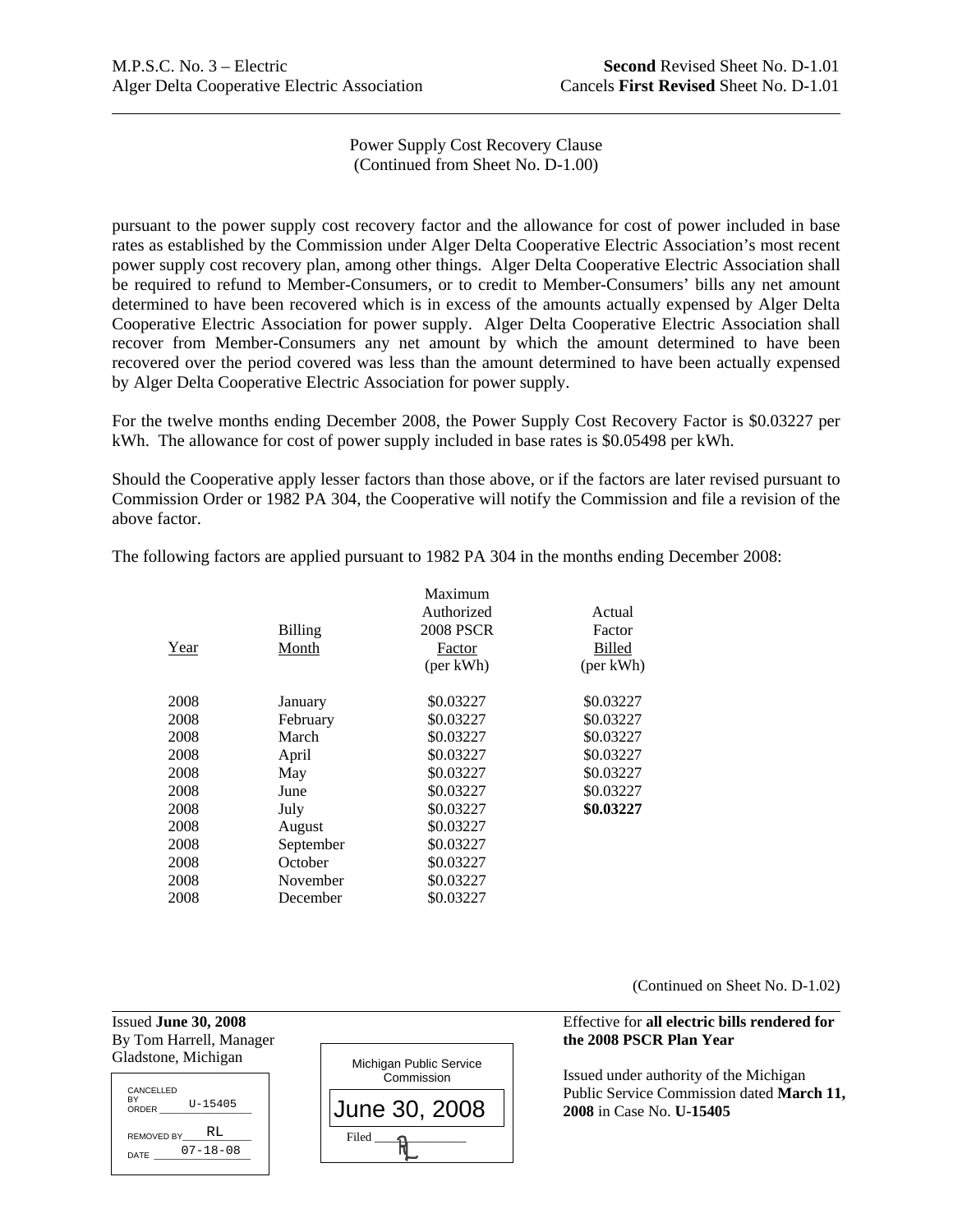Power Supply Cost Recovery Clause (Continued from Sheet No. D-1.00)

pursuant to the power supply cost recovery factor and the allowance for cost of power included in base rates as established by the Commission under Alger Delta Cooperative Electric Association's most recent power supply cost recovery plan, among other things. Alger Delta Cooperative Electric Association shall be required to refund to Member-Consumers, or to credit to Member-Consumers' bills any net amount determined to have been recovered which is in excess of the amounts actually expensed by Alger Delta Cooperative Electric Association for power supply. Alger Delta Cooperative Electric Association shall recover from Member-Consumers any net amount by which the amount determined to have been recovered over the period covered was less than the amount determined to have been actually expensed by Alger Delta Cooperative Electric Association for power supply.

For the twelve months ending December 2008, the Power Supply Cost Recovery Factor is \$0.03227 per kWh. The allowance for cost of power supply included in base rates is \$0.05498 per kWh.

Should the Cooperative apply lesser factors than those above, or if the factors are later revised pursuant to Commission Order or 1982 PA 304, the Cooperative will notify the Commission and file a revision of the above factor.

|      |                | Maximum    |               |
|------|----------------|------------|---------------|
|      |                | Authorized | Actual        |
|      | <b>Billing</b> | 2008 PSCR  | Factor        |
| Year | Month          | Factor     | <b>Billed</b> |
|      |                | (per kWh)  | (per kWh)     |
| 2008 | January        | \$0.03227  | \$0.03227     |
| 2008 | February       | \$0.03227  | \$0.03227     |
| 2008 | March          | \$0.03227  | \$0.03227     |
| 2008 | April          | \$0.03227  | \$0.03227     |
| 2008 | May            | \$0.03227  | \$0.03227     |
| 2008 | June           | \$0.03227  | \$0.03227     |
| 2008 | July           | \$0.03227  |               |
| 2008 | August         | \$0.03227  |               |
| 2008 | September      | \$0.03227  |               |
| 2008 | October        | \$0.03227  |               |
| 2008 | November       | \$0.03227  |               |
| 2008 | December       | \$0.03227  |               |

The following factors are applied pursuant to 1982 PA 304 in the months ending December 2008:

(Continued on Sheet No. D-1.02)

# Issued **May 16, 2008** Effective for **all electric bills rendered for**

 Issued under authority of the Michigan Public Service Commission dated **March 11, 2008** in Case No. **U-15405**

Gladstone, Michigan

l



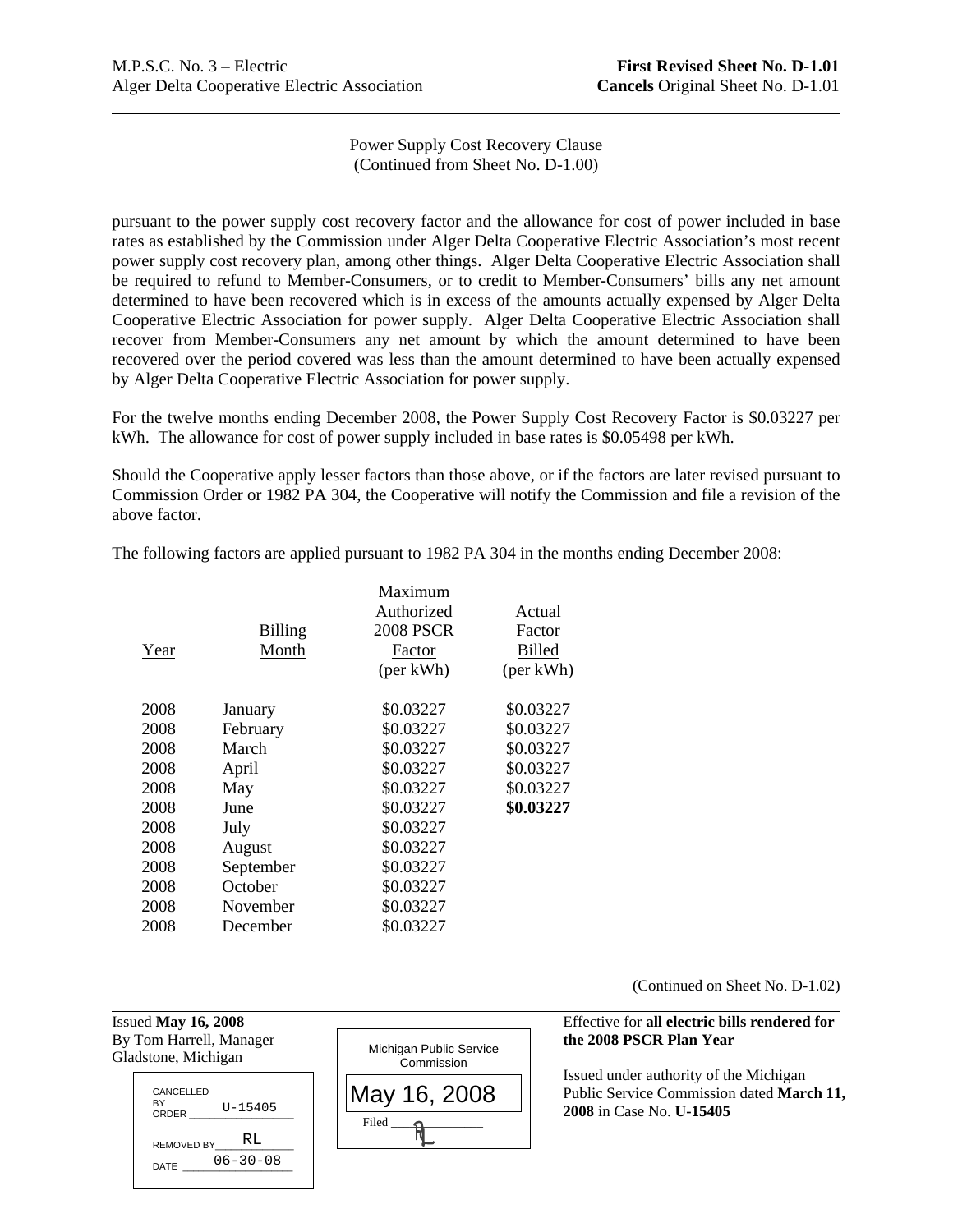$\overline{a}$ 

# **Power Supply Cost Recovery Clause (Continued from Sheet No. D-1.00)**

pursuant to the power supply cost recovery factor and the allowance for cost of power included in base rates as established by the Commission under Alger Delta Cooperative Electric Association's most recent power supply cost recovery plan, among other things. Alger Delta Cooperative Electric Association shall be required to refund to Member-Consumers, or to credit to Member-Consumers' bills any net amount determined to have been recovered which is in excess of the amounts actually expensed by Alger Delta Cooperative Electric Association for power supply. Alger Delta Cooperative Electric Association shall recover from Member-Consumers any net amount by which the amount determined to have been recovered over the period covered was less than the amount determined to have been actually expensed by Alger Delta Cooperative Electric Association for power supply.

For the twelve months ending December 2008, the Power Supply Cost Recovery Factor is \$0.03227 per kWh. The allowance for cost of power supply included in base rates is \$0.05498 per kWh.

Should the Cooperative apply lesser factors than those above, or if the factors are later revised pursuant to Commission Order or 1982 PA 304, the Cooperative will notify the Commission and file a revision of the above factor.

| Year | <b>Billing</b><br>Month | Maximum<br>Authorized<br><b>2008 PSCR</b><br>Factor<br>(per kWh) | Actual<br>Factor<br><b>Billed</b><br>(per kWh) |
|------|-------------------------|------------------------------------------------------------------|------------------------------------------------|
| 2008 | January                 | \$0.03227                                                        | \$0.03227                                      |
| 2008 | February                | \$0.03227                                                        | \$0.03227                                      |
| 2008 | March                   | \$0.03227                                                        | \$0.03227                                      |
| 2008 | April                   | \$0.03227                                                        | \$0.03227                                      |
| 2008 | May                     | \$0.03227                                                        | \$0.03227                                      |
| 2008 | June                    | \$0.03227                                                        |                                                |
| 2008 | July                    | \$0.03227                                                        |                                                |
| 2008 | August                  | \$0.03227                                                        |                                                |
| 2008 | September               | \$0.03227                                                        |                                                |
| 2008 | October                 | \$0.03227                                                        |                                                |
| 2008 | November                | \$0.03227                                                        |                                                |
| 2008 | December                | \$0.03227                                                        |                                                |

The following factors are applied pursuant to 1982 PA 304 in the months ending December 2008:

Gladstone, Michigan

l



(Continued on Sheet No. D-1.02)

DATE \_\_\_\_\_\_\_\_\_\_\_\_\_\_\_\_\_\_\_\_\_ 05-16-08

U-15405

NAP

Issued April 22, 2008 Effective for service rendered on and after

CANCELLED **BY** ORDER \_\_\_\_\_\_\_\_\_\_\_\_\_\_\_\_\_\_\_\_

REMOVED BY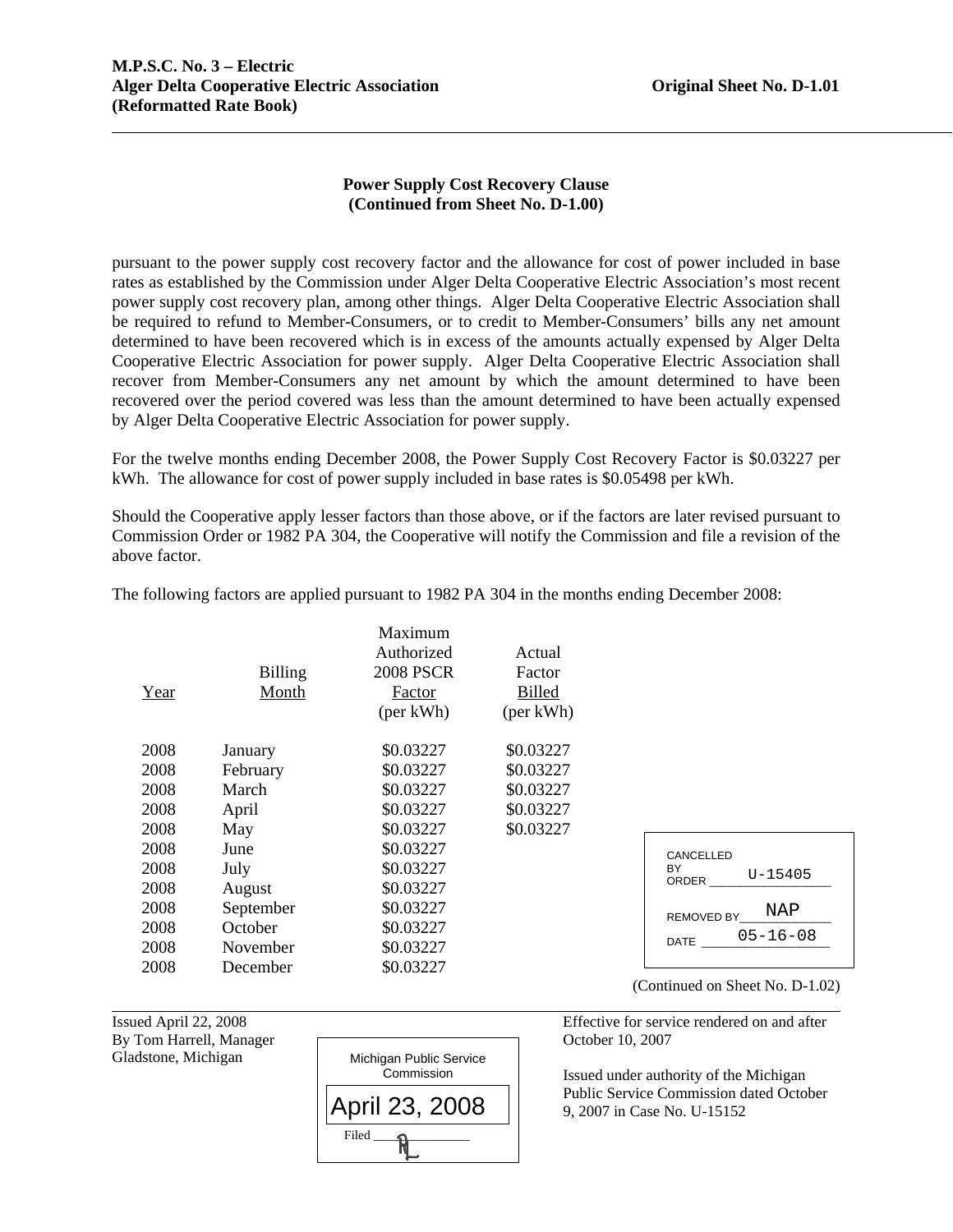The following factors are applied pursuant to 1982 PA 304 in the months ending December 2007:

|                | Maximum    |               |               |
|----------------|------------|---------------|---------------|
|                | Authorized | Actual        | Seasonal      |
| <b>Billing</b> | 2007 PSCR  | Factor        | Factor        |
| Month          | Factor     | <b>Billed</b> | <b>Billed</b> |
|                | (per kWh)  | (per kWh)     | (per kWh)     |
|                | \$0.02255  | \$0.02255     |               |
| February       | \$0.02255  | \$0.02255     |               |
| March          | \$0.02255  | \$0.02255     |               |
| April          | \$0.02255  | \$0.02255     |               |
| May            | \$0.02255  | \$0.02087     |               |
| June           | \$0.02255  | \$0.02087     |               |
| July           | \$0.02255  | \$0.02087     |               |
| August         | \$0.02255  | \$0.02087     |               |
| September      | \$0.02255  | \$0.02087     |               |
| October        | \$0.02255  | \$0.02087     |               |
| November       | \$0.02255  | \$0.02087     |               |
| December       | \$0.02255  | \$0.02087     | \$0.02143     |
|                | January    |               |               |

| Issued April 22, 2008                             |                                       | Effective for service rendered on and after                            |
|---------------------------------------------------|---------------------------------------|------------------------------------------------------------------------|
| By Tom Harrell, Manager                           |                                       | October 10, 2007                                                       |
| Gladstone, Michigan                               | Michigan Public Service<br>Commission |                                                                        |
| CANCELLED                                         |                                       | Issued under authority of the Michigan                                 |
| BY ORDER $U-15405$ , $U-15152$                    | April 23, 2008                        | Public Service Commission dated October<br>9, 2007 in Case No. U-15152 |
| RL<br><b>REMOVED BY</b><br>$01 - 12 - 09$<br>DATE | Filed                                 |                                                                        |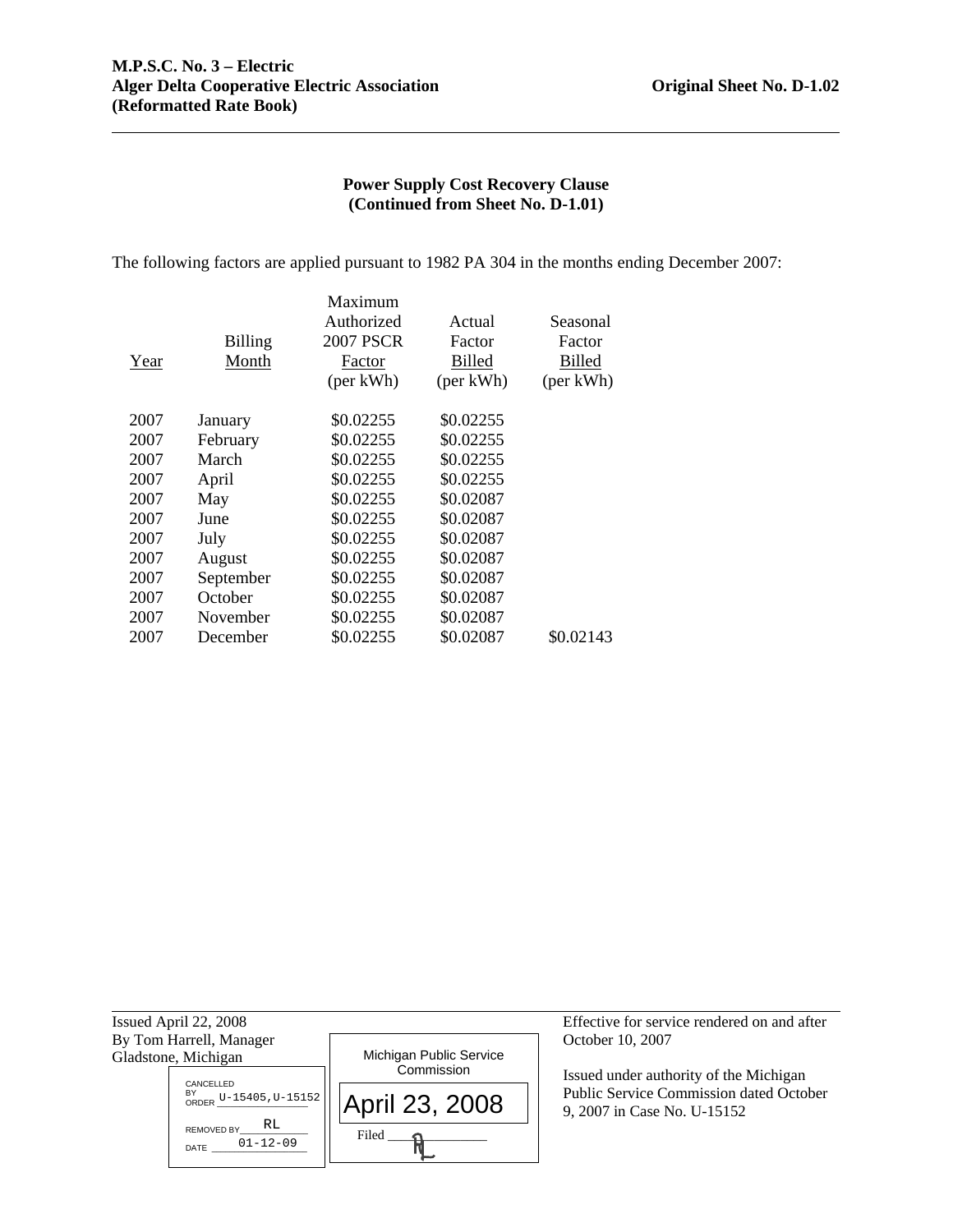## **FARM AND HOME SERVICE SCHEDULE A**

# **Availability**

Available to Member-Consumers of the Cooperative for all normal farm and home uses at the address shown on the Member-Consumer's driver's license and voter's registration card, subject to the established rules and regulations of the Cooperative in Section II, Part G, 2. Service to individual motors under this rate schedule is limited to motors up to and including ten horsepower (10 H.P.) This rate is also available to any Member-Consumer of the Cooperative for residential service to dwellings which are occupied seasonally, where consumption for the prior calendar year exceeded 8,000 kWh.

# Type of Service

Alternating current, 60 hertz, single-phase, at a nominal 120/240 volts.

### Billing Rate

| <b>Monthly Service Charge:</b>      | $$12.00$ per month |
|-------------------------------------|--------------------|
| or<br><b>Annual Service Charge:</b> | \$144.00           |
| <b>Energy Charge:</b>               | \$0.15331 per kWh  |

#### Minimum Charge

- A. The monthly minimum charge is the Monthly Service Charge; or
- B. The annual minimum charge under this rate schedule shall be the Annual Service Charge; or
- C. The minimum charge may be increased in accordance with the Cooperative's rules and regulations in Section II, Part C, 3, in those cases in which a larger than average investment is necessary to serve an account under this schedule. Such minimum charges will be specified in a supplemental contract between the Cooperative and the Member-Consumer.

|                                                          |                                       | (Continued on Sheet No. D-4.01)                                          |
|----------------------------------------------------------|---------------------------------------|--------------------------------------------------------------------------|
| Issued: January 27, 2009                                 | Michigan Public Service<br>Commission | Effective for service rendered on and after                              |
| By Tom Harrell, Manager<br>Gladstone, Michigan           | January 27, 2009                      | 02/01/09<br>Issued under authority of the Michigan                       |
| CANCELLED<br>BY<br>ORDER U-15813, U-15152                | Filed                                 | Public Service Commission dated 01/13/09<br>in Case No. <b>U-15009-R</b> |
| RL<br><b>REMOVED BY</b><br>$05 - 18 - 09$<br><b>DATE</b> |                                       |                                                                          |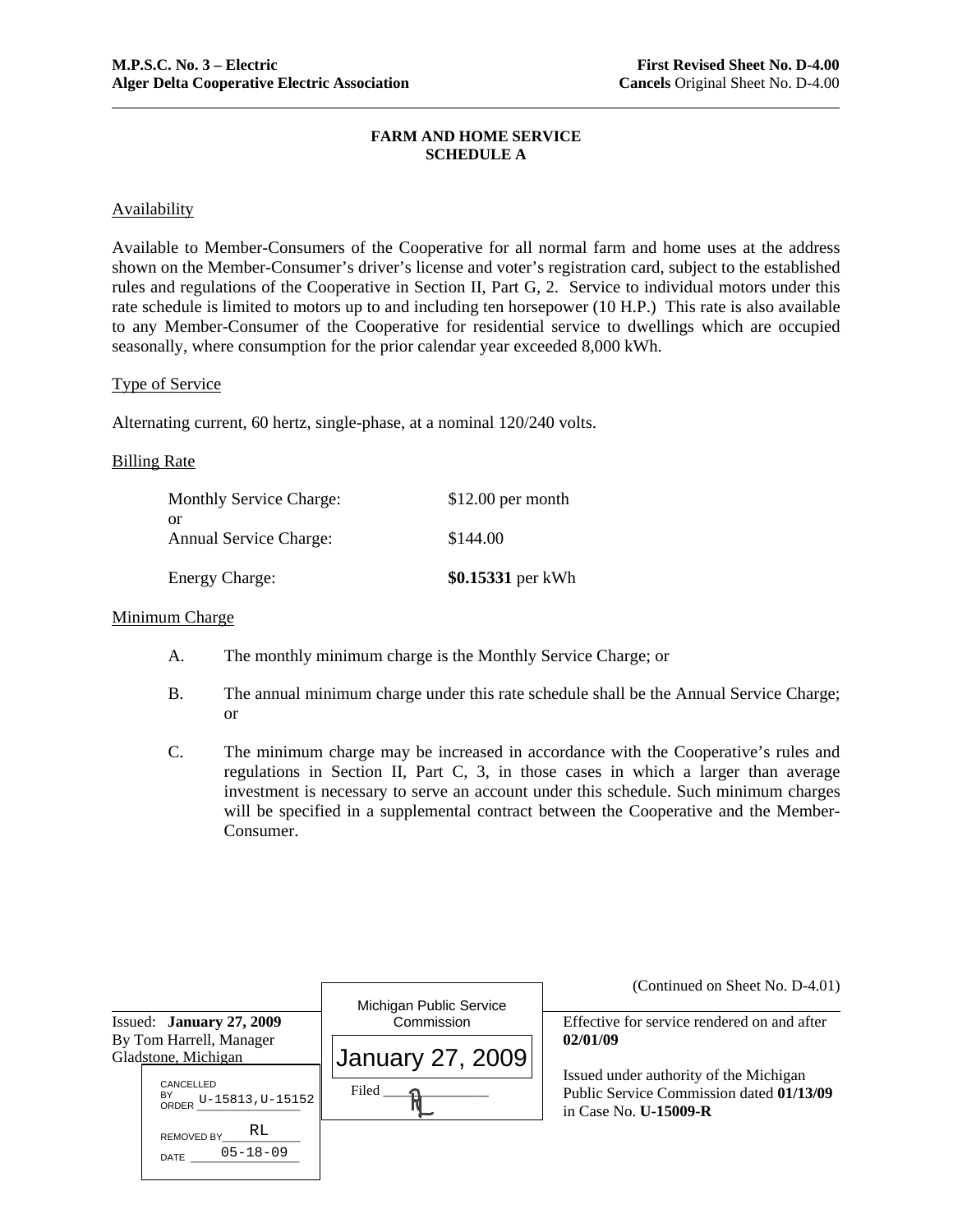# **FARM AND HOME SERVICE SCHEDULE A**

# Availability

Available to Member-Consumers of the Cooperative for all normal farm and home uses at the address shown on the Member-Consumer's driver's license and voter's registration card, subject to the established rules and regulations of the Cooperative in Section II, Part G, 2. Service to individual motors under this rate schedule is limited to motors up to and including ten horsepower (10 H.P.). This rate is also available to any Member-Consumer of the Cooperative for residential service to dwellings which are occupied seasonally, where consumption for the prior calendar year exceeded 8,000 kWh.

#### Type of Service

Alternating current, 60 hertz, single-phase, at a nominal 120/240 volts.

#### Billing Rate

| <b>Monthly Service Charge:</b>      | $$12.00$ per month |
|-------------------------------------|--------------------|
| or<br><b>Annual Service Charge:</b> | \$144.00           |
| <b>Energy Charge:</b>               | $0.1086$ per kWh   |

# Minimum Charge

l

- A. The monthly minimum charge is the Monthly Service Charge; or
- B. The annual minimum charge under this rate schedule shall be the Annual Service Charge; or
- C. The minimum charge may be increased in accordance with the Cooperative's rules and regulations in Section II, Part C, 3, in those cases in which a larger than average investment is necessary to serve an account under this schedule. Such minimum charges will be specified in a supplemental contract between the Cooperative and the Member-Consumer.

(Continued on Sheet No. D-4.01)

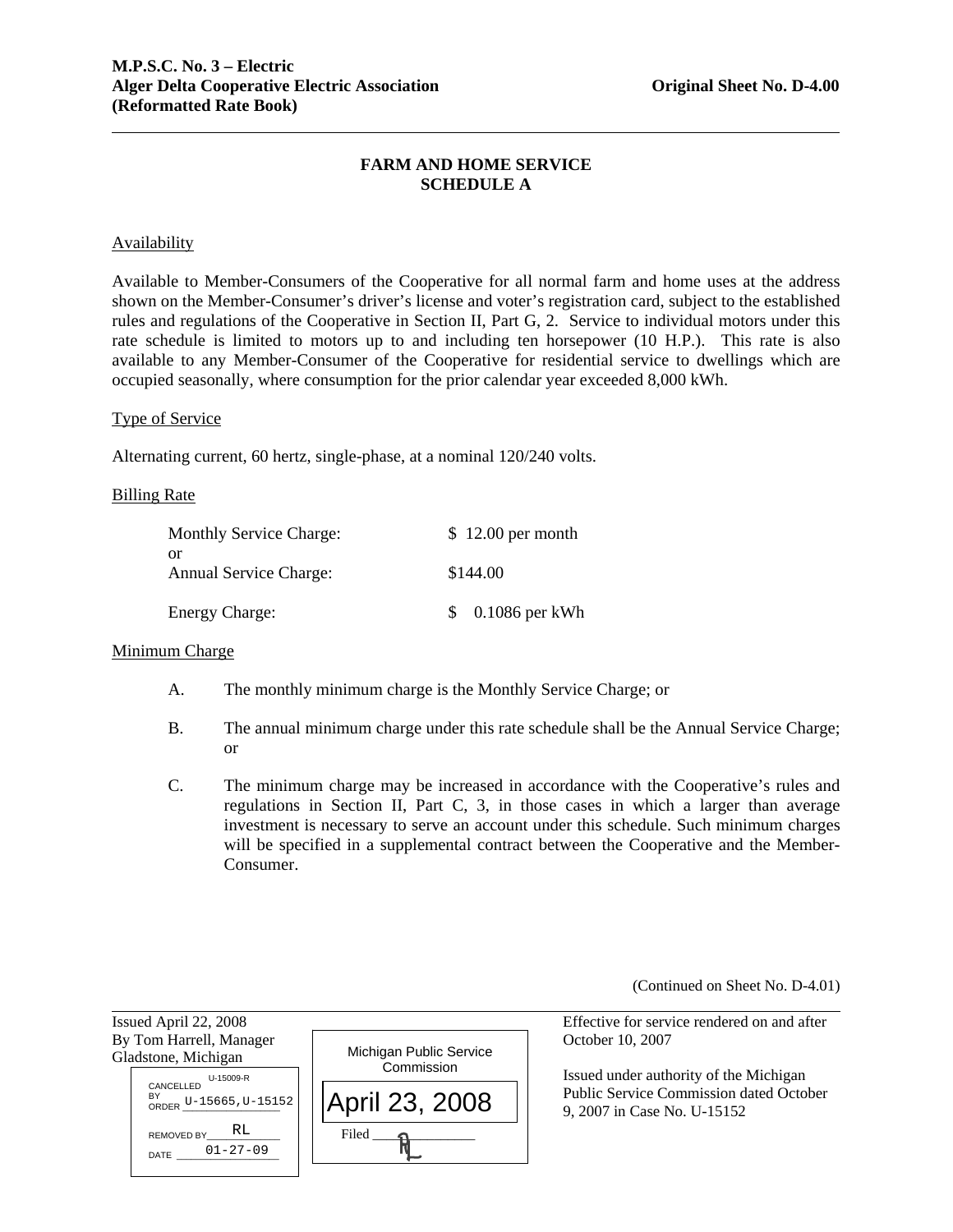# **SEASONAL RESIDENTIAL SERVICE SCHEDULE AS**

# **Availability**

Available to Member-Consumers of the Cooperative who use their homes or cottages only a part of each year or at intervals during the year for all residential uses, subject to the established rules and regulations of the Cooperative in Section II, Part G, 2. Service under this schedule is limited to individual motors up to, and including, ten horsepower (10 H.P.) This rate is also available to any Member-Consumer of the Cooperative for residential service to dwellings which are occupied seasonally, where consumption for the prior calendar year exceeded 8,000 kWh.

# Type of Service

Alternating current, 60 hertz, single-phase, at approximately 120/240 volts.

#### Annual Rate

| Service Charge:       | \$240.00 per year  |
|-----------------------|--------------------|
| <b>Energy Charge:</b> | \$0.15331 per kWh  |
| <b>Monthly Rate</b>   |                    |
| Service Charge:       | $$20.00$ per month |
| <b>Energy Charge:</b> | \$0.15331 per kWh  |

# Minimum Charge

For those customers billed annually, the minimum annual charge under the above rate shall not be less than **\$240.00**. For those customers billed monthly, the minimum monthly charge under the above rate shall not be less than **\$20.00.** The minimum charges may be increased, subject to the Cooperative's rules and regulations in Section II, Part C, 3, in those cases in which a greater than average investment is necessary to serve an account under this schedule.

### Meter Readings

The meter shall be read by the Cooperative **at least** once each calendar year, and an annual or monthly bill shall be rendered to the Member-Consumer for payment.

|                                                                      |                                       | (Continued on Sheet No. D-5.01)                                          |
|----------------------------------------------------------------------|---------------------------------------|--------------------------------------------------------------------------|
| Issued January 27, 2009<br>By Tom Harrell, Manager                   | Michigan Public Service<br>Commission | Effective for service rendered on and after<br>02/01/09                  |
| Gladstone, Michigan                                                  | January 27, 2009                      | Issued under authority of the Michigan                                   |
| CANCELLED<br>BY<br>ORDER U-15813, U-15152<br>RL<br><b>REMOVED BY</b> | Filed                                 | Public Service Commission dated 01/13/09<br>in Case No. <b>U-15009-R</b> |
| $05 - 18 - 09$<br>DATE                                               |                                       |                                                                          |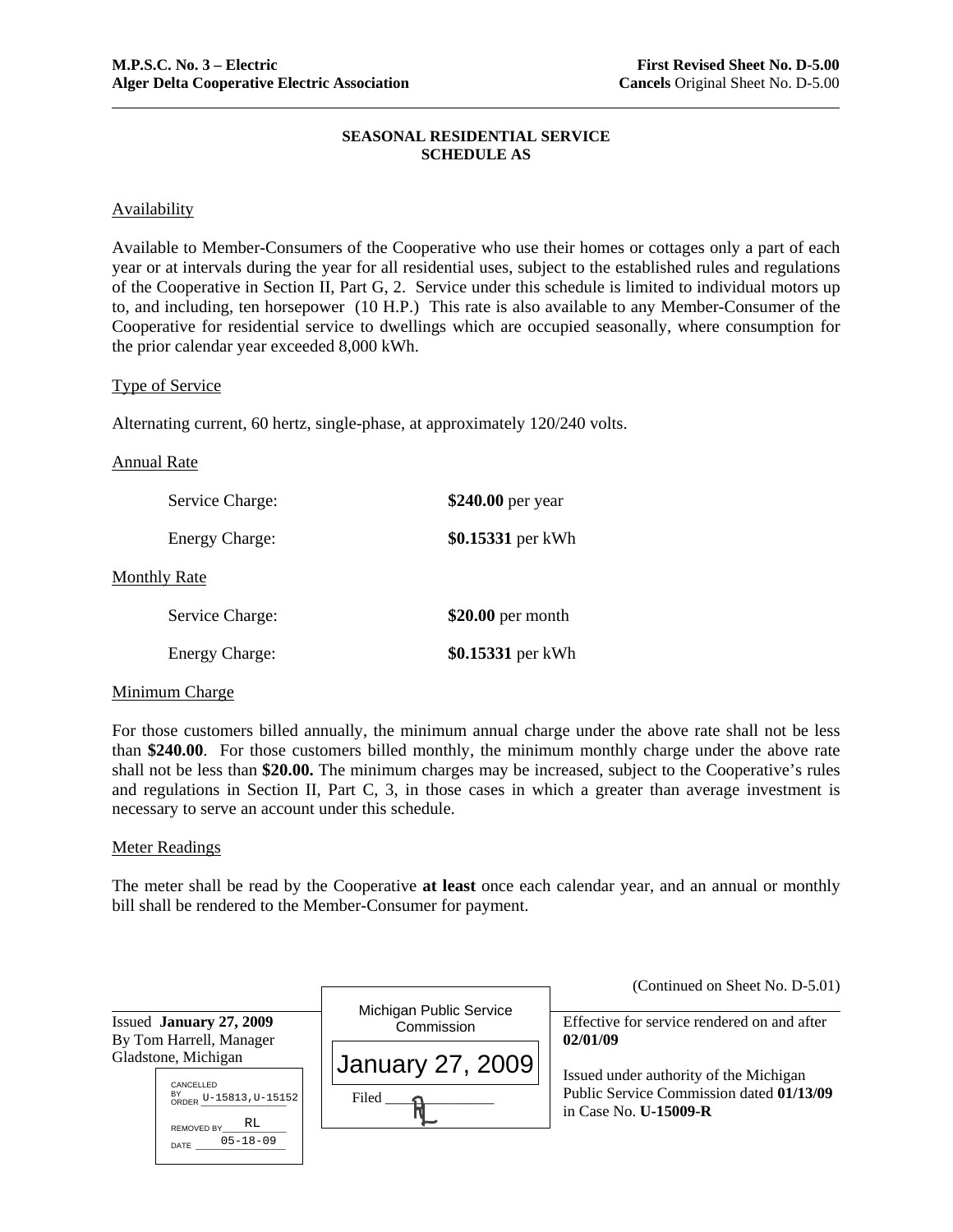# **SEASONAL RESIDENTIAL SERVICE SCHEDULE AS**

# **Availability**

Available to Member-Consumers of the Cooperative who use their homes or cottages only a part of each year or at intervals during the year for all residential uses, subject to the established rules and regulations of the Cooperative in Section II, Part G, 2. Service under this schedule is limited to individual motors up to, and including, ten horsepower (10 H.P.). Any Member-Consumer who receives service under this rate, consuming more than 8,000 kWh during the prior calendar year may choose to take service under the Cooperative's Schedule A, Farm and Home Service.

#### Type of Service

Alternating current, 60 hertz, single-phase, at approximately 120/240 volts.

#### Annual Rate

| Service Charge:       | \$168.00 per year |
|-----------------------|-------------------|
| <b>Energy Charge:</b> | $0.1241$ per kWh  |

#### Minimum Annual Charge

The minimum annual charge under the above rate shall not be less than \$168.00. The minimum annual charge may be increased, subject to the Cooperative's rules and regulations in Section II, Part C, 3, in those cases in which a greater than average investment is necessary to serve an account under this schedule.

#### Meter Readings

l

The meter shall be read by the Cooperative once each calendar year, and an annual bill shall be rendered to the Member-Consumer for payment.

(Continued on Sheet No. D-5.01)

Issued April 22, 2008 Effective for service rendered on and after By Tom Harrell, Manager Cameraceae Corollary Corollary Corollary October 10, 2007 Gladstone, Michigan Michigan Public Service Commission  $Filed$   $\longrightarrow$ April 23, 2008 U-15009-R<br>CANCELLED<br>N.C BY<br>ORDER U-15665, U-15152 REMOVED BY DATE \_\_\_\_\_\_\_\_\_\_\_\_\_\_\_\_\_\_\_\_\_ RL  $0.15009-R$ <br>5665, U-15<br> $\sqrt{\text{RL}}$ <br>01-27-09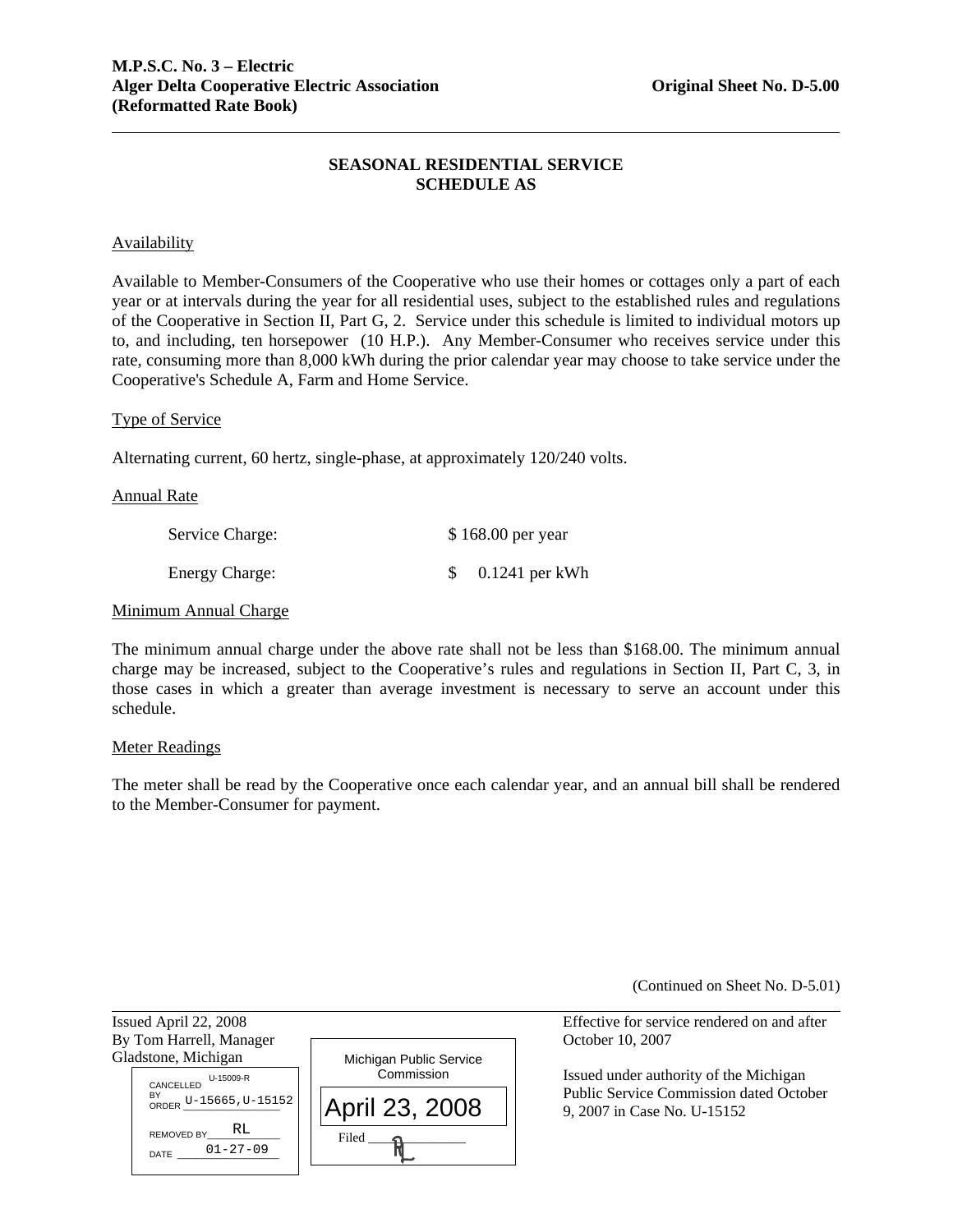# **SEASONAL RESIDENTIAL SERVICE SCHEDULE AS (Continued from Sheet No. D-5.00)**

### Terms of Payment

This rate schedule is subject to the Cooperative's Allowable Charges as set forth on Sheet No. B-5.00. Member-Consumers receiving service under this schedule shall pay the minimum annual charge in advance each year and shall be billed for energy consumed at the end of each calendar year.

#### Tax Adjustment

- A. Bills shall be increased or decreased, within the limits of political subdivisions which levy special taxes, license fees or rentals against the Cooperative's property, or its operations, or the production and/or sale of electric energy, to recognize such special charges and thereby prevent other Member-Consumers from being compelled to share such local increases.
- B. Bills shall be adjusted to reflect any new, increased, or decreased specific tax or excise imposed by any governmental authority which impacts the Cooperative's cost of providing electric service.

#### Power Supply Cost Recovery

This rate schedule is subject to the Cooperative's Power Supply Cost Recovery Clause as set forth on Sheet Nos. D-1.00 to D-1.01.

#### Michigan State Sales Tax

Michigan State Sales Tax will be added to all bills, where applicable.

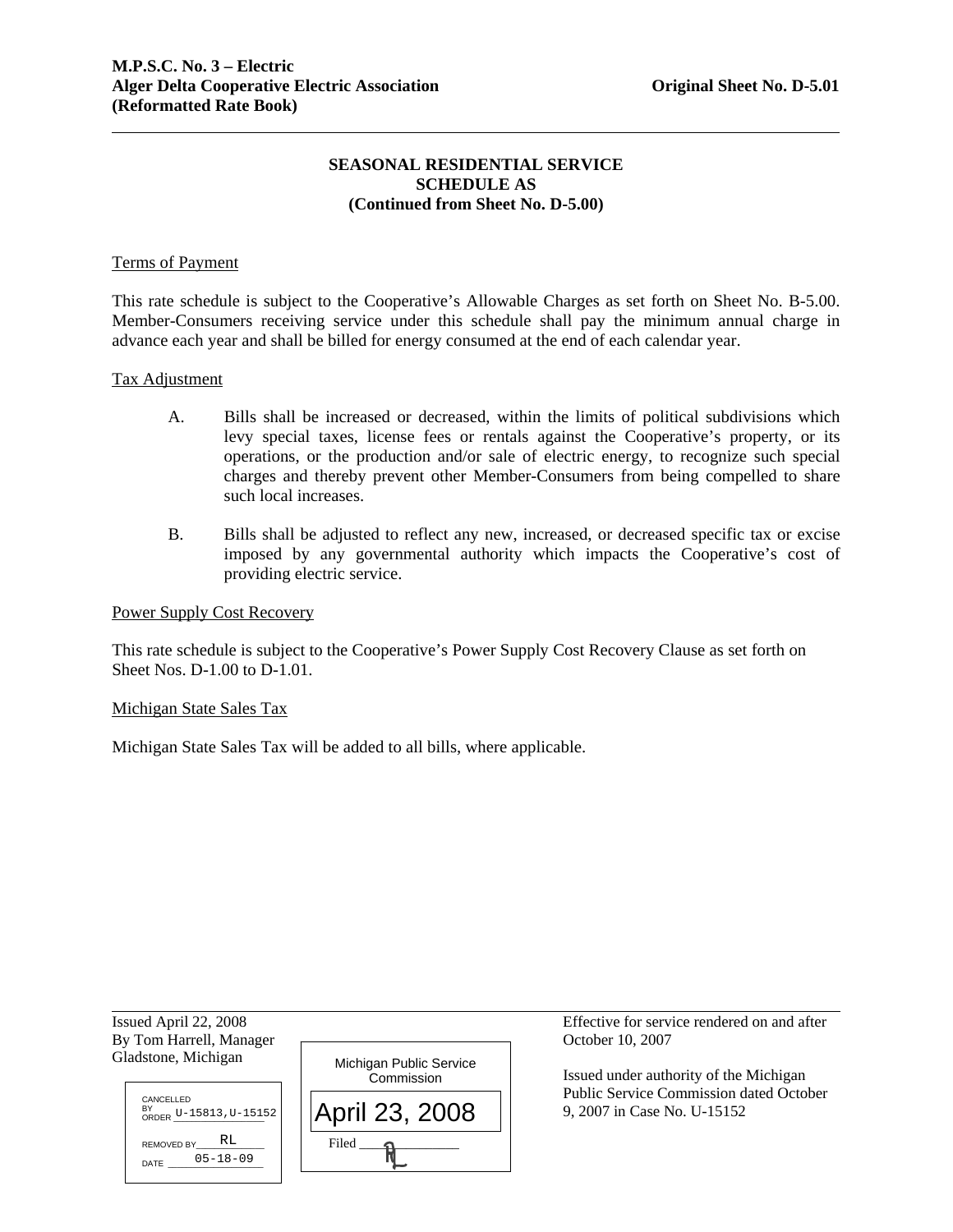# **COMMERCIAL AND SMALL POWER SERVICE SCHEDULE B**

# **Availability**

Available to churches and township hall Member-Consumers, commercial Member-Consumers, small industrial Member-Consumers, and three-phase farm Member-Consumers, when transformer capacity is less than 25 kVa, subject to the established rules and regulations of the Cooperative in Section II, Part G, 2, covering this service.

Member-Consumers having their homes on the same premises with their business establishments may include service to both on the same meter, in which case all service will be billed under this schedule using the rate set out below. The Member-Consumer may, however, make provision for two meters, in which case his usage for residential purposes will be billed under the appropriate residential schedule, and his usage for business purposes will be billed under this schedule and rate.

#### Type of Service

Alternating current, 60 hertz, single-phase, and three-phase where available, at approximately 120/240 volts.

#### Billing Rate

| Service Charge:       | $$20.00$ per month |
|-----------------------|--------------------|
| <b>Energy Charge:</b> | \$0.14773 per kWh  |

### Minimum Charge

The minimum monthly charge under the above rate shall not be less than **\$20.00**. The annual minimum charge under this rate schedule shall be not less than **\$240.00**. The minimum charge may be increased, subject to the Cooperative's rules and regulations in Section II, Part C, 3, in those cases in which a greater than average investment is necessary to serve an account under this schedule.

|                                                                                                                  |                                       | (Continued on Sheet No. D-6.01)                                                                                    |
|------------------------------------------------------------------------------------------------------------------|---------------------------------------|--------------------------------------------------------------------------------------------------------------------|
| Issued January 27, 2009<br>By Tom Harrell, Manager                                                               | Michigan Public Service<br>Commission | Effective for service rendered on and after<br>02/01/09                                                            |
| Gladstone, Michigan<br>CANCELLED<br>BY<br>ORDER U-15813, U-15152<br>REMOVED BY $_R$ RL<br>$05 - 18 - 09$<br>DATE | January 27, 2009<br>Filed             | Issued under authority of the Michigan<br>Public Service Commission dated 01/13/09<br>in Case No. <b>U-15009-R</b> |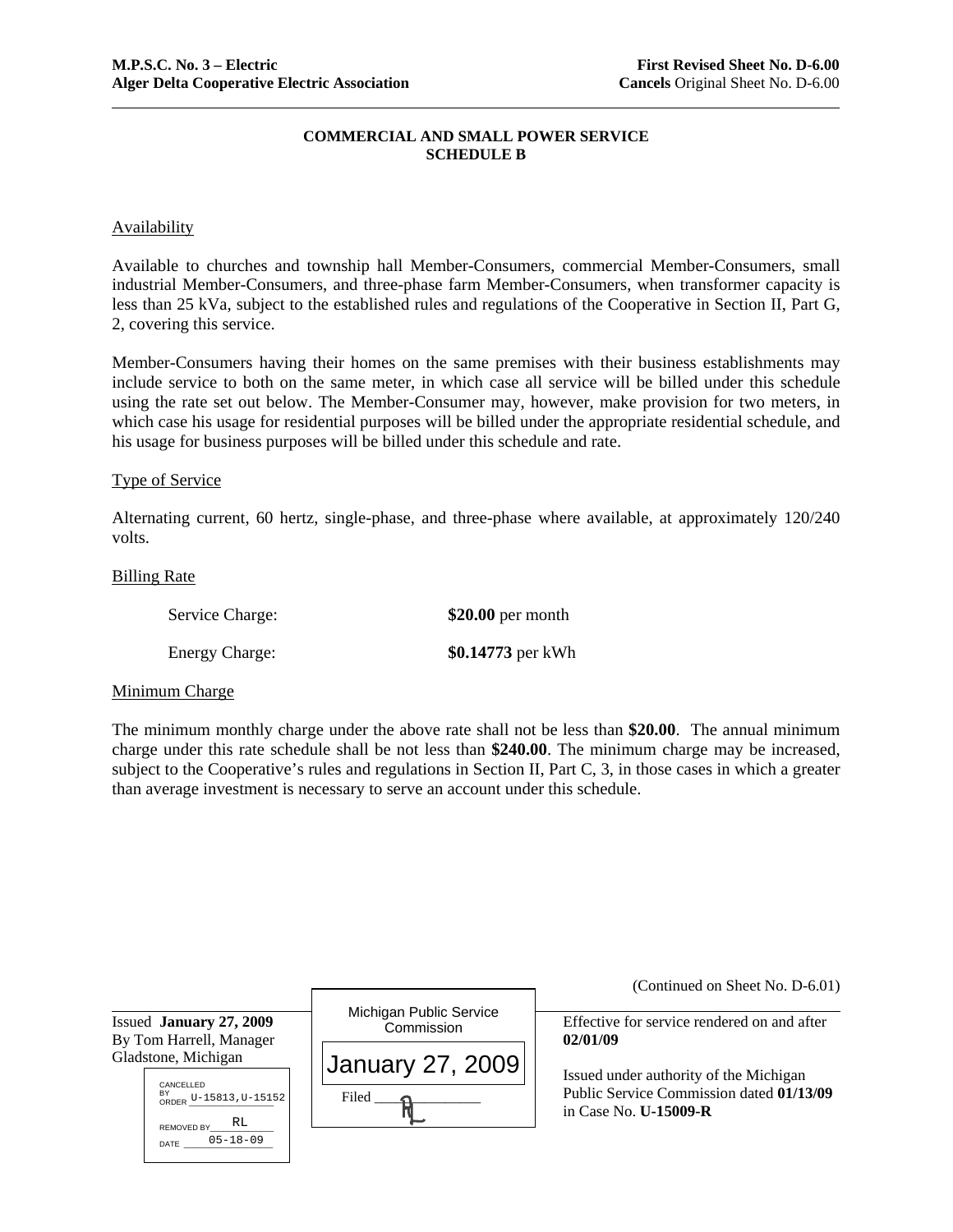# **COMMERCIAL AND SMALL POWER SERVICE SCHEDULE B**

# **Availability**

Available to churches and township hall Member-Consumers, commercial Member-Consumers, small industrial Member-Consumers, and three-phase farm Member-Consumers, when transformer capacity is less than 25 kVa, subject to the established rules and regulations of the Cooperative in Section II, Part G, 2, covering this service.

Member-Consumers having their homes on the same premises with their business establishments may include service to both on the same meter, in which case all service will be billed under this schedule using the rate set out below. The Member-Consumer may, however, make provision for two meters, in which case his usage for residential purposes will be billed under the appropriate residential schedule, and his usage for business purposes will be billed under this schedule and rate.

# Type of Service

Alternating current, 60 hertz, single-phase, and three-phase where available, at approximately 120/240 volts.

#### Billing Rate

| Service Charge:       | $$14.00$ per month |
|-----------------------|--------------------|
| <b>Energy Charge:</b> | $$0.1056$ per kWh  |

#### Minimum Charge

The minimum monthly charge under the above rate shall not be less than \$14.00. The annual minimum charge under this rate schedule shall be not less than \$168.00. The minimum charge may be increased, subject to the Cooperative's rules and regulations in Section II, Part C, 3, in those cases in which a greater than average investment is necessary to serve an account under this schedule.

(Continued on Sheet No. D-6.01)

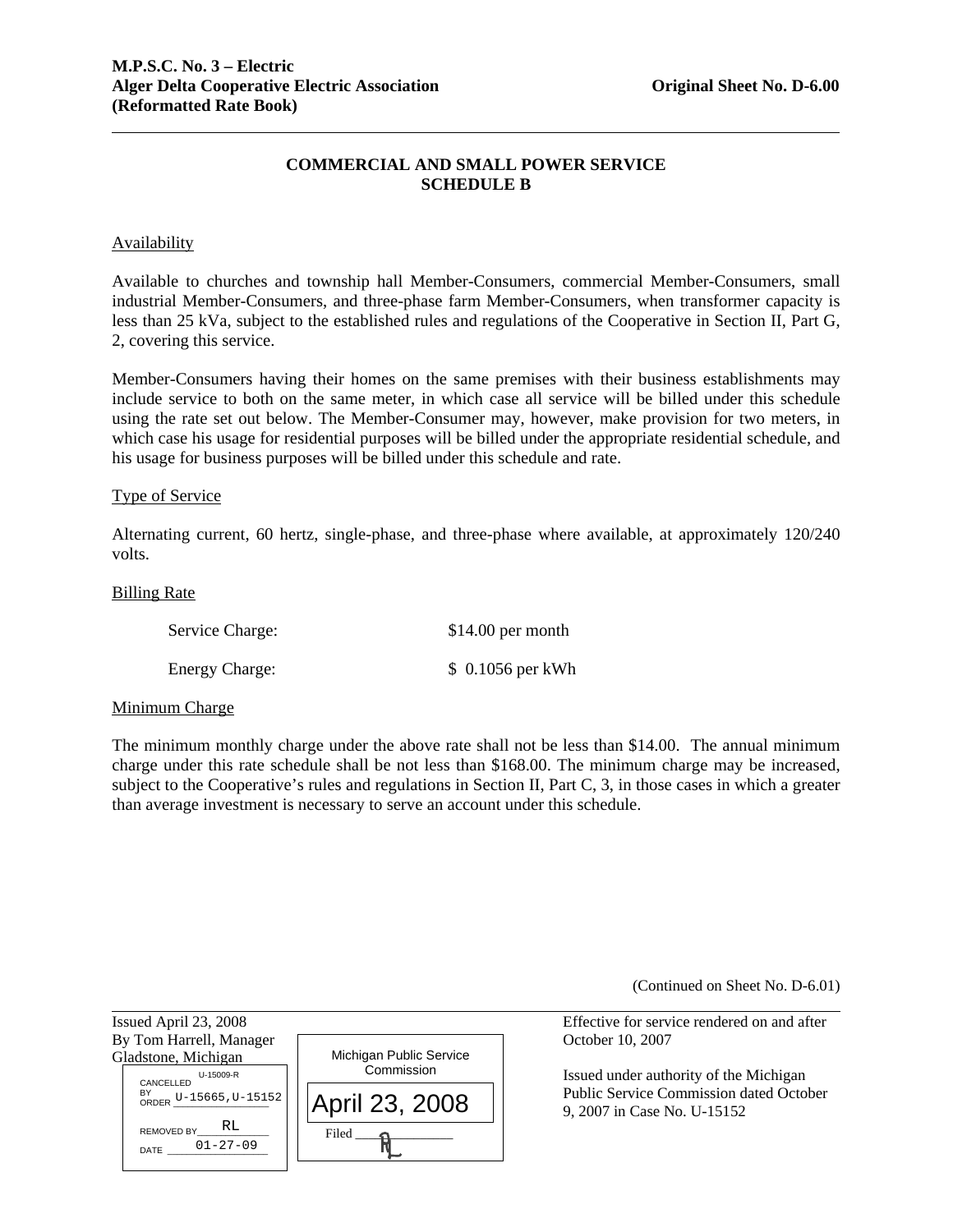# **DUSK TO DAWN LIGHTING SERVICE SCHEDULE DD**

# Availability

Available to Member-Consumers of the Cooperative for outdoor protective lighting service on premises on which the Member-Consumer is also taking service from the Cooperative under another rate schedule. Service under this rate is subject to the Cooperative's established rules and regulations.

# **Rate**

| Mercury Vapor        | Nominal | <b>Monthly Charge</b> | <b>Annual Charge</b> |
|----------------------|---------|-----------------------|----------------------|
| Lamp Sizes           | Lumens  | Per Lamp              | Per Lamp             |
| 175 Watt             | 8,750   | \$11.53               | \$138.36             |
| 250 Watt             | 13,000  | \$14.39               | \$172.68             |
|                      |         |                       |                      |
| <b>High Pressure</b> | Nominal | <b>Monthly Charge</b> | <b>Annual Charge</b> |
| Sodium Lamp Sizes    | Lumens  | Per Lamp              | Per Lamp             |
| 100 Watt             | 9,500   | \$11.53               | \$138.36             |
| 150 Watt             | 16,000  | \$14.39               | \$172.68             |
|                      |         |                       |                      |

The above are based on the following kWh consumption assumptions: 68 kWh for 175 Watt Mercury Vapor Lamps and 100 Watt High Pressure Sodium Lamps. 96 kWh for 250 Watt Mercury Vapor Lamps and 150 Watt High Pressure Sodium Lamps.

# Conditions of Service

- A. Lighting shall be furnished from dusk to dawn, controlled by photo- sensitive devices, every night and all night for approximately 4,200 hours per year.
- B. The light and its appurtenances shall remain the property of the Cooperative and the Cooperative shall have the right to remove same at its discretion.
- C. The Cooperative shall, in all respects, maintain the lighting fixtures and its appurtenances, except that only one lamp replacement per fixture shall be made by the Cooperative every two years, if required, at no cost to the Member-Consumer . Lamp replacements in excess of one per two-year period shall be paid for by the Member-Consumer.

(Continued on Sheet No. D-7.01)

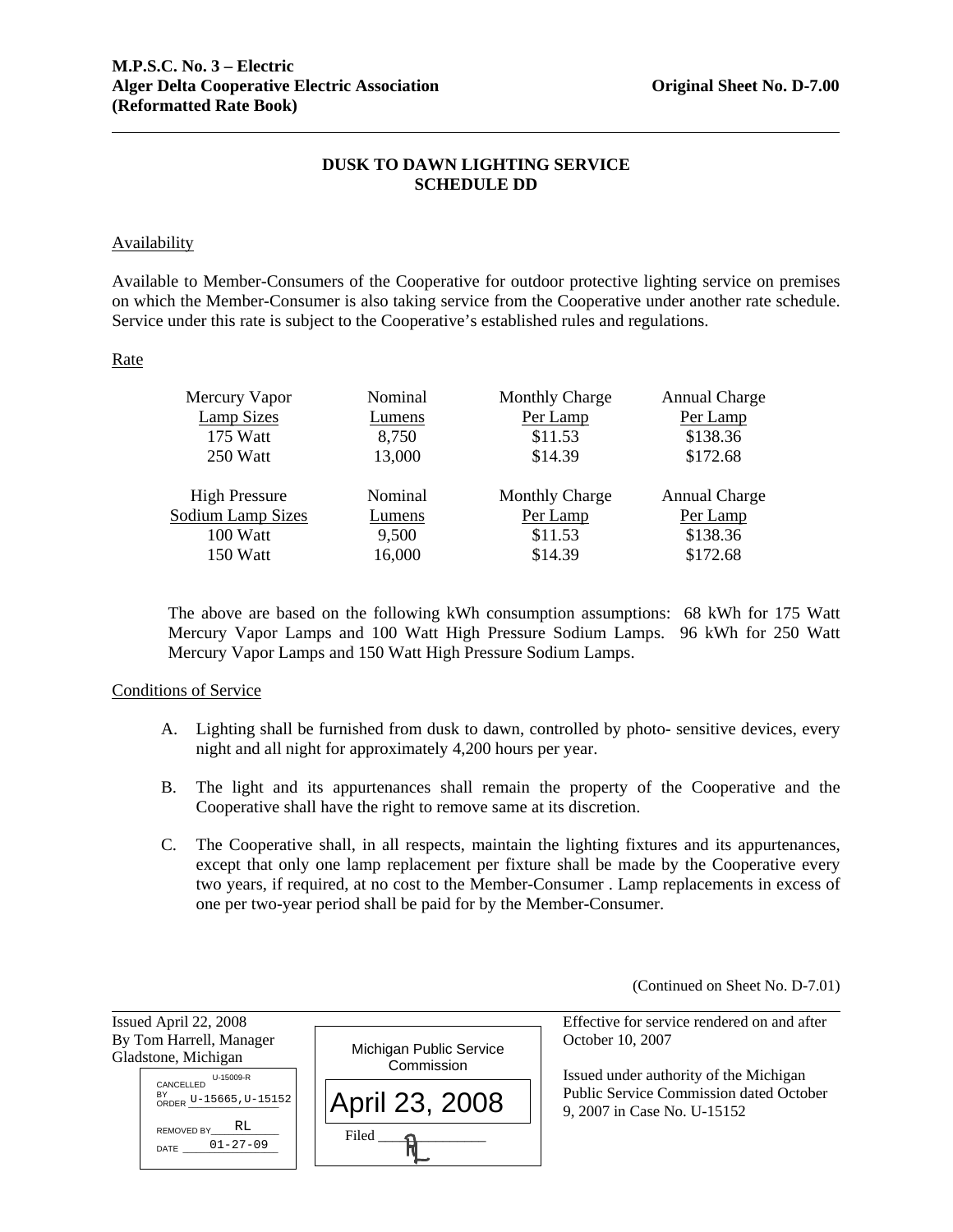# **DUSK TO DAWN LIGHTING SERVICE SCHEDULE DD (Continued From Sheet No. D-7.00)**

D. It shall be the responsibility of the Member-Consumer receiving this service to promptly notify the Cooperative whenever the control device fails and the light remains on or off.

# Terms of Payment

- A. A one-time late payment charge of two percent of the unpaid balance, net of taxes, will be assessed on any bill which is delinquent.
- B. Billings are due 21 days from the date of rendition for payment in full.

# Tax Adjustment

- A. Bills shall be increased or decreased, within the limits of political subdivisions which levy special taxes, license fees or rentals against the Cooperative's property, or its operations, or the production and/or sale of electric energy, to recognize such special charges and thereby prevent other Member-Consumers from being compelled to share such local increases.
- B. Bills shall be adjusted to reflect any new, increased, or decreased specific tax or excise imposed by any governmental authority which impacts the Cooperative's cost of providing electric service.

# Power Supply Cost Recovery

This rate schedule is subject to the Cooperative's Power Supply Cost Recovery Clause as set forth on Sheet Nos. D-1.00 to D-1.01.

#### Michigan State Sales Tax

Michigan State Sales Tax will be added to all bills, where applicable.

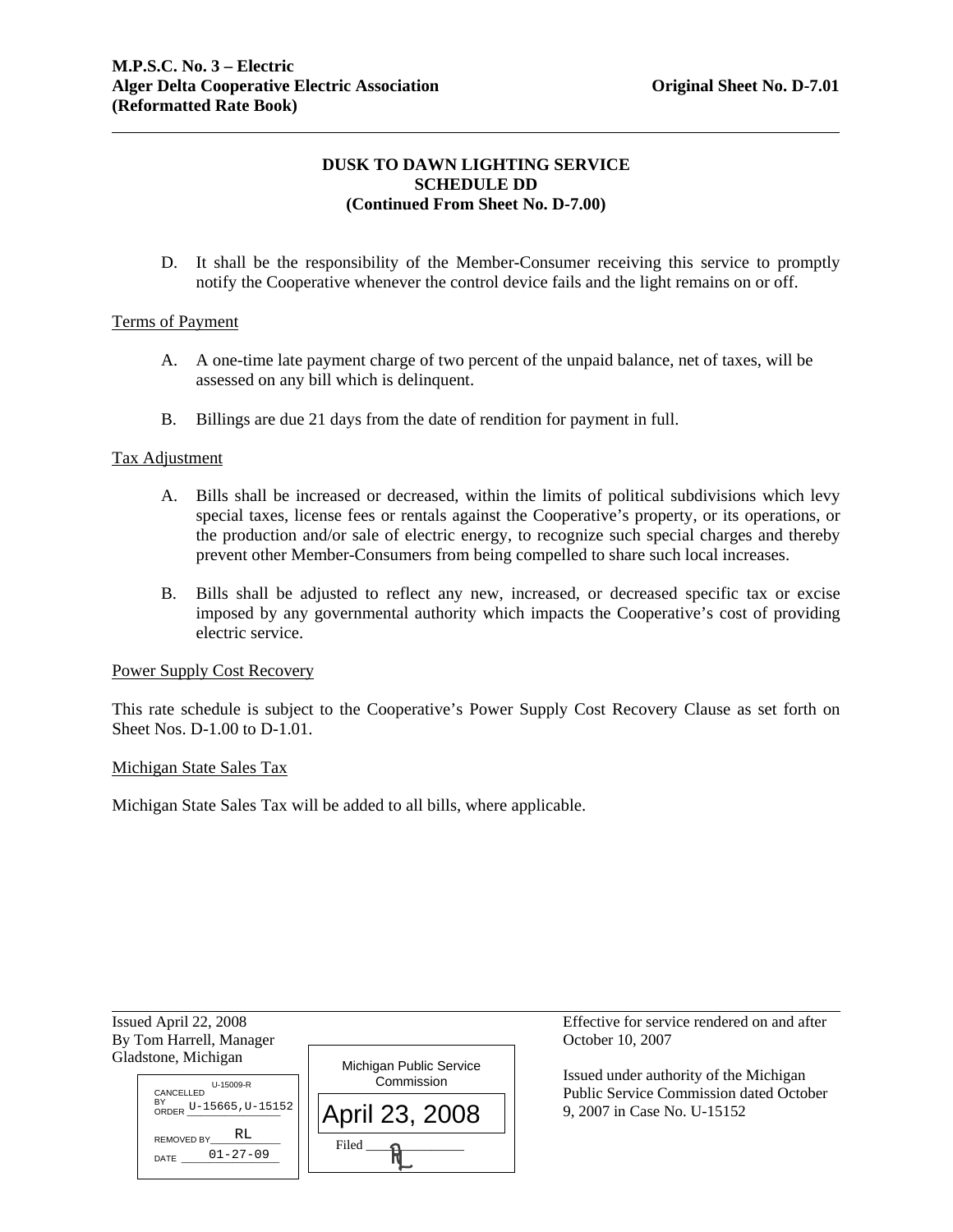### **LARGE POWER SCHEDULE LP**

# **Availability**

Available to Member-Consumers located on or near the Cooperative's three-phase lines for all types of usage where transformer capacity is greater than 25 kVa, subject to the established rules and regulations of the Cooperative in Section II, Part G, 2.

# Type of Service

Three-phase, 60 cycles, at the Cooperative's standard voltages.

# Billing Rate

| Demand Charge:        | $$10.00$ per kW   |
|-----------------------|-------------------|
| <b>Energy Charge:</b> | \$0.11723 per kWh |

# Determination of Billing Demand

The billing demand shall be the kilowatts (kW) supplied during the 15 minute period of maximum usage in the billing period, but not less than 25 KW . Billing demand will be determined by means of standard demand metering equipment.

### Minimum Monthly Charge

DATE

The minimum monthly charge shall be the greater of the demand charge, determined above, or the contract minimum.

|                                                                                             | Michigan Public Service          | (Continued on Sheet No. D-8.01)                                                                                                                                               |
|---------------------------------------------------------------------------------------------|----------------------------------|-------------------------------------------------------------------------------------------------------------------------------------------------------------------------------|
| Issued January 27, 2009                                                                     | Commission                       | Effective for service rendered on and after<br>02/01/09<br>Issued under authority of the Michigan<br>Public Service Commission dated 01/13/09<br>in Case No. <b>U-15009-R</b> |
| By Tom Harrell, Manager<br>Gladstone, Michigan<br>CANCELLED<br>BY<br>ORDER U-15813, U-15152 | <b>January 27, 2009</b><br>Filed |                                                                                                                                                                               |
| RL<br><b>REMOVED BY</b><br>$05 - 18 - 09$<br>$\sim$ $\sim$ $\sim$                           |                                  |                                                                                                                                                                               |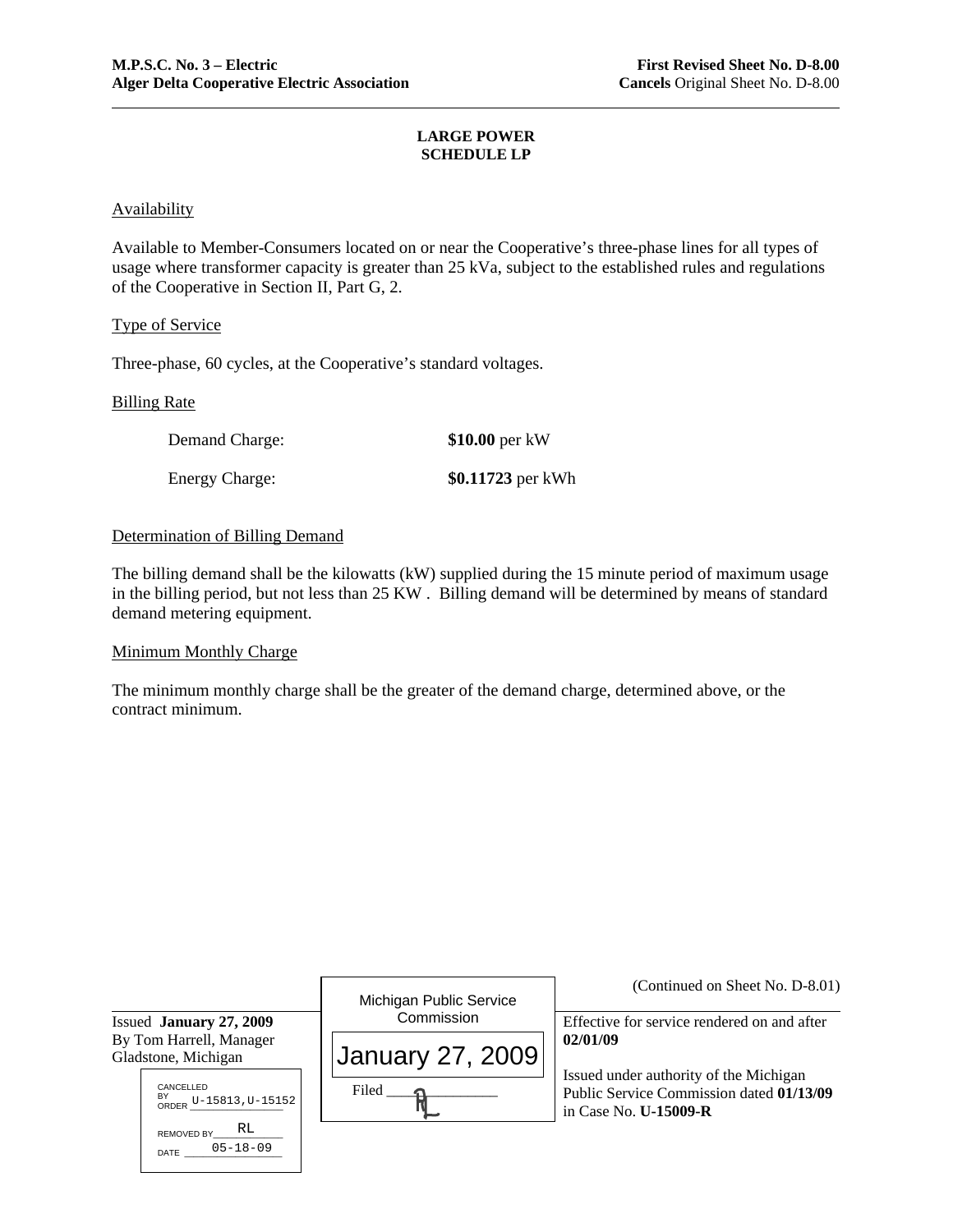# **LARGE POWER SCHEDULE LP**

# **Availability**

Available to Member-Consumers located on or near the Cooperative's three-phase lines for all types of usage where transformer capacity is greater than 25 kVa, subject to the established rules and regulations of the Cooperative in Section II, Part G, 2.

#### Type of Service

Three-phase, 60 cycles, at the Cooperative's standard voltages.

#### Billing Rate

l

Gladstone, Michigan

CANCELLED<br>D-15009-R

DATE  $01 - 27 - 09$ 

| Demand Charge: | $$9.80$ per kW    |
|----------------|-------------------|
| Energy Charge: | $$0.0751$ per kWh |

# Determination of Billing Demand

The billing demand shall be the kilowatts (kW) supplied during the 15 minute period of maximum usage in the billing period, but not less than 25 KW . Billing demand will be determined by means of standard demand metering equipment.

#### Minimum Monthly Charge

The minimum monthly charge shall be the greater of the demand charge, determined above, or the contract minimum.

(Continued on Sheet No. D-8.01)

Issued April 22, 2008 Effective for service rendered on and after By Tom Harrell, Manager Case Contact Contact Corp. 2007 Michigan Public Service **Commission** April 23, 2008 BY<br>ORDER U-15665,U-15152 REMOVED BY RL  $0.15009-R$ <br>5665,  $U-15$ <br> $\cdot$  RL<br> $01-27-09$ 

 $Filed$   $\longrightarrow$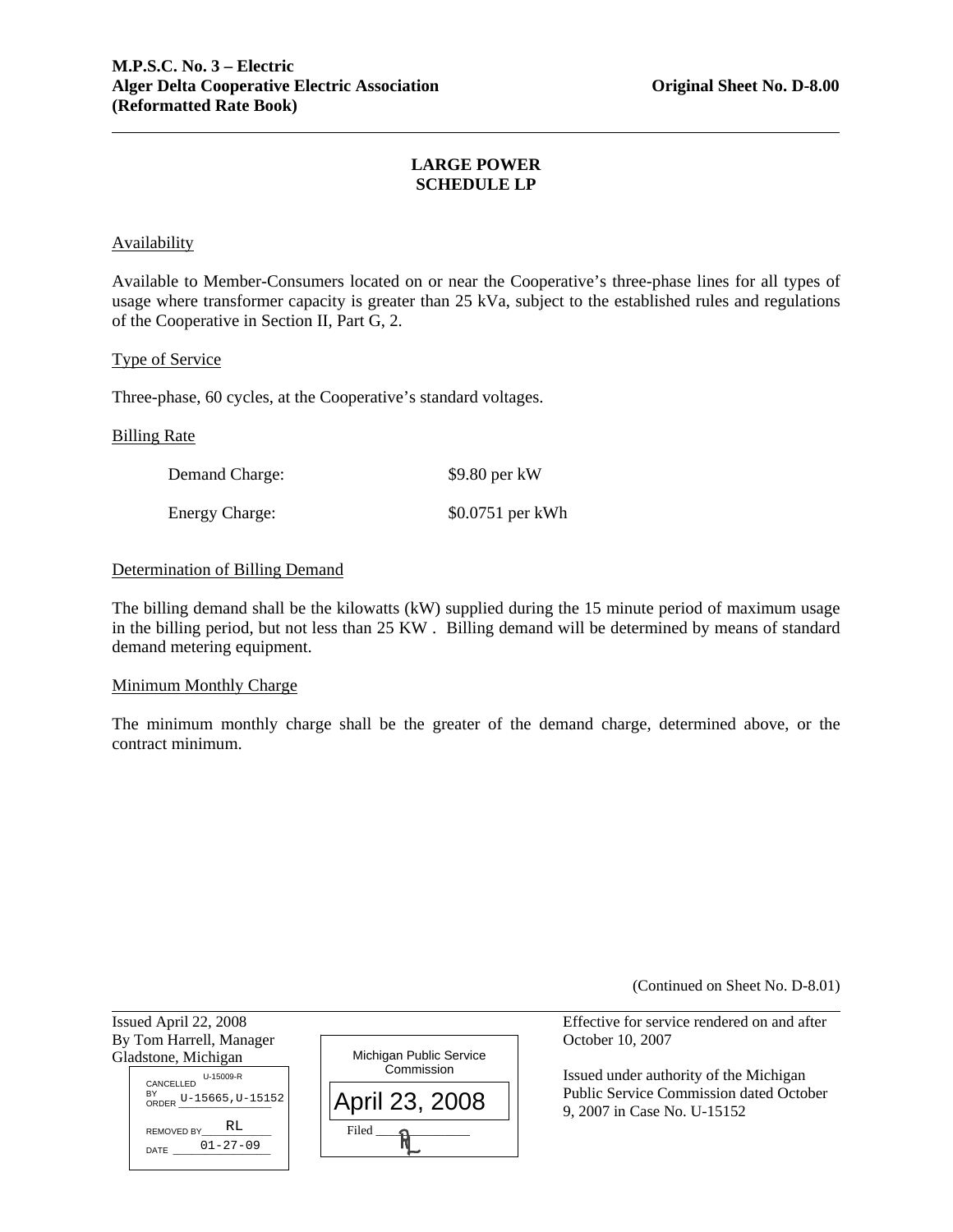# **LARGE POWER SERVICE RATE – CHOICE SCHEDULE LP-C (Continued from Sheet D-9.00)**

Billing Rate:

| Demand Charge:                | $$5.13$ per kW  |
|-------------------------------|-----------------|
| Variable Distribution Charge: | $2.53¢$ per kWh |

#### Determination of Billing Demand

The billing demand shall be the kilowatts (kW) supplied during the 15 minute period of maximum usage in the billing period, but not less than 50 kW. Billing demand will be determined by means of standard demand metering equipment.

#### Minimum Monthly Charge

The minimum monthly charge shall be the greater of the Demand Charge times 50 kW or the contract minimum.

#### Adjustment for Power Factor

The above rate charges are predicated upon the Member-Consumer maintaining a power factor not less than 85 percent lagging. The Cooperative has the right to measure power factor at any time by means of test or permanently installed metering equipment. If the Member-Consumer's average power factor is found to be less than 85 percent lagging, the billing demand shall be increased by the ratio that 85 percent bears to the Member-Consumer's actual power factor.

#### Service Provisions

A. Delivery point. If service is furnished at secondary voltage, the delivery point shall be the metering point unless otherwise specified in the contract for service. All wiring, pole lines and other electric equipment on the load side of the delivery point shall be owned and maintained by the Member-Consumer.

 If service is furnished at the Cooperative's primary line voltage, the delivery point shall be the point of attachment of the Cooperative's primary line to the Member-Consumer's transformer structure unless otherwise specified in the contract for service. All wiring, pole lines and other electric equipment (except metering equipment) on the load side of the delivery point shall be owned and maintained by the Member-Consumer.

(Continued on Sheet No. 9.02)

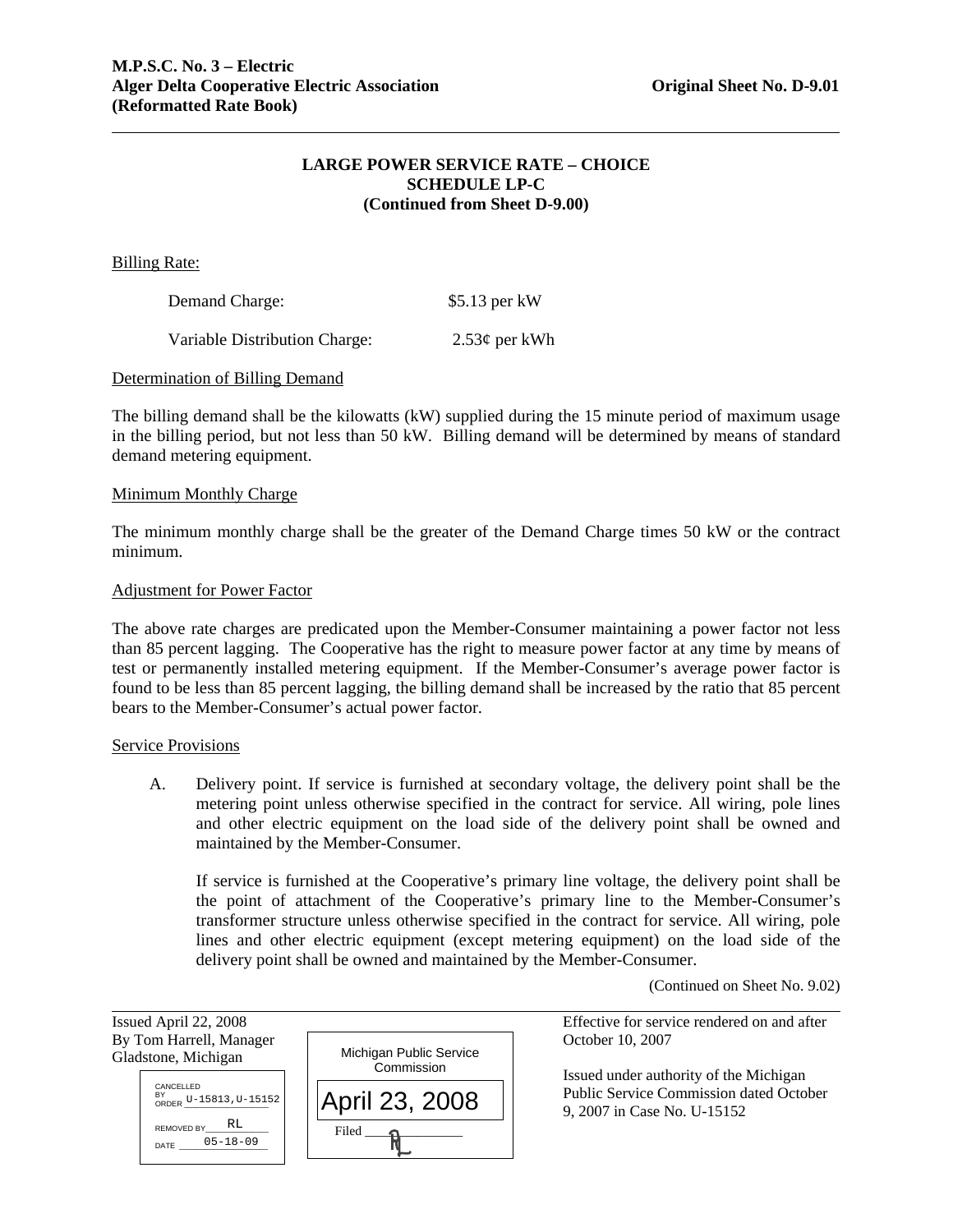# **LARGE POWER SERVICE RATE – CHOICE SCHEDULE LP-C (Continued from Sheet D-9.01)**

B. Lighting. Both power and lighting shall be billed at the foregoing rate. If a separate meter is required for the lighting circuit, the registrations of the two watt-hour meters shall be added to obtain total kilowatt hours used and the registrations of the two demand meters shall be added to obtain the total kilowatt demand for billing purposes.

#### Primary Service Discount

A discount of \$.11 /kVA of contract capacity shall be applied to the bill when service is taken by the Member-Consumer at the available primary voltage. If primary metering is used, an additional discount of 2.0% shall be applied to the bill.

#### Metering

Subject to the terms and conditions of the Retail Access Service Tariff, the Member-Consumer shall be responsible for any associated communication systems such as telephone line, or other related equipment between the Cooperative, the Member-Consumer, and the third party.

#### Terms of Payment

- A. A one-time late payment charge of two percent of the unpaid balance, net of taxes, will be assessed on any bill which is delinquent.
- B. Billings are due 21 days from the date of rendition for payment in full.
- C. The Cooperative will not collect any monies on behalf of any alternate power supplier, retailer, or other third party without a written agreement between the Cooperative, the Member-Consumer, and the third party.

#### Tax Adjustment

l

A. Bills shall be increased or decreased, within the limits of political subdivisions which levy special taxes, license fees or rentals against the Cooperative's property, or its operations, or the production and/or sale of electric energy, to recognize such special charges and thereby prevent other Member-Consumers from being compelled to share such local increases.

(Continued on Sheet No. 9.03)

Issued April 22, 2008 Effective for service rendered on and after By Tom Harrell, Manager October 10, 2007 Gladstone, Michigan Michigan Public Service **Commission** Filed \_\_\_\_\_\_\_\_\_\_\_\_\_\_\_ April 23, 2008 CANCELLED BY<br>ORDER U-15813,U-15152 REMOVED BY DATE 05-18-09 RL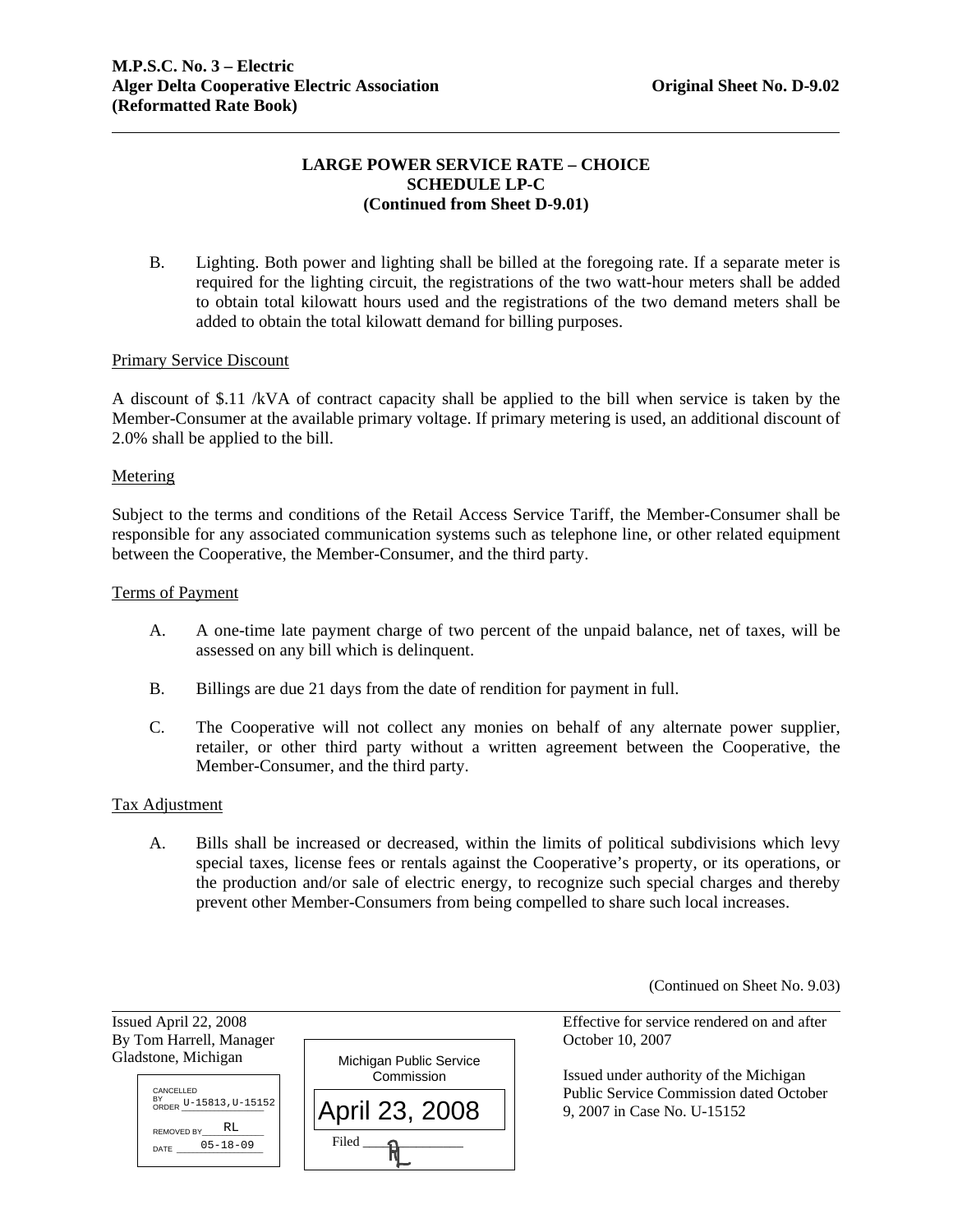# **STREET LIGHTING SERVICE SCHEDULE SL**

# Availability

Available to Townships, political subdivisions and others for multiple street lighting systems.

# Rate

| <b>High Pressure</b> | <b>Monthly Charge</b> |
|----------------------|-----------------------|
| Sodium Lamp Sizes*   | Per Lamp              |
| 100 Watt             | \$11.28               |
| 150 Watt             | \$14.14               |
| Mercury Vapor        | <b>Monthly Charge</b> |
| Lamp Size*           | Per Lamp              |
| 175 Watt             | \$11.28               |
| 250 Watt             | \$14.14               |
|                      |                       |

The above are based on the following kWh consumption assumptions: 68 kWh for 100 Watt High Pressure Sodium Lamps. 96 kWh for 150 Watt High Pressure Sodium Lamps.

\* For lamp sizes in excess of 250 Watt Mercury Vapor or 150 Watt High Pressure Sodium, a special contract must be developed.

### Conditions of Service

- A. Lighting shall be furnished from dusk to dawn.
- B. Street lighting equipment, including the necessary street lighting circuits and poles, shall be furnished by the Cooperative to the extent of a total investment of not over twice the annual revenue. At the discretion of the Cooperative, additional street lamps will be installed from time to time under the same limitations without charge for installation, upon written request from the Township. Any excess cost must be borne by the Township.
- C. Lamp and damaged glassware replacements will be made by the Cooperative. The material costs of the lamps and glassware replaced will be charged to the Township at cost, as a separate item on the monthly bill for service.

(Continued on Sheet No. 10.01)

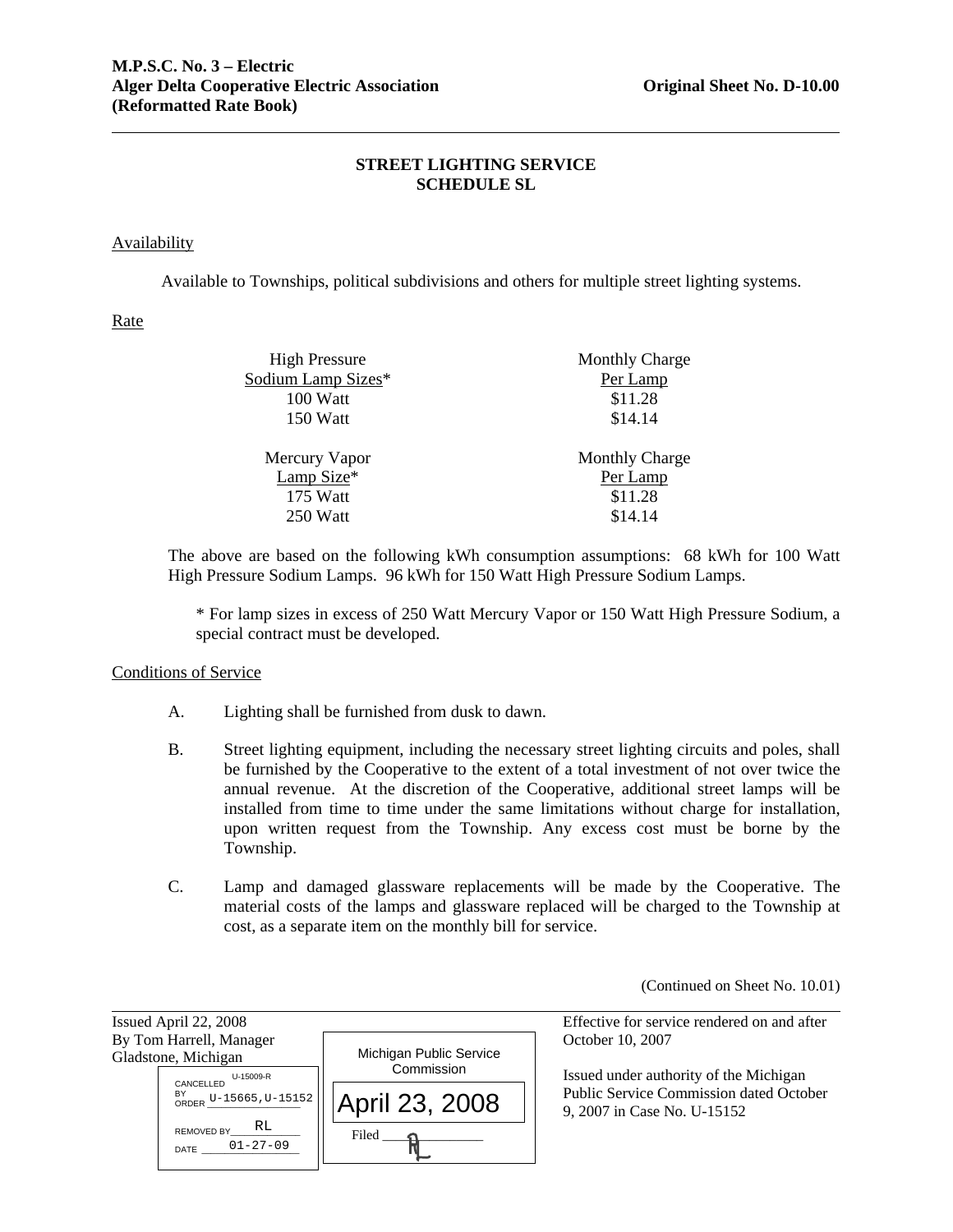# **STREET LIGHTING SERVICE SCHEDULE SL (Continued from Sheet No. 10.00)**

- D. Where the Township, political subdivision, etc., owns the street lighting system and is simply tapped into the Cooperative's transformer, a discount of ten percent (10%) shall apply
- E. Where extension of primary lines is required, the total cost of such construction shall be paid by the Township.
- F. Service shall be furnished for future additional lamps in accordance with the above charges.

# Terms of Payment

- A. A one-time late payment charge of two percent of the unpaid balance, net of taxes, will be assessed on any bill which is delinquent.
- B. Billings are due 21 days from the date of rendition for payment in full.

#### Tax Adjustment

- A. Bills shall be increased or decreased, within the limits of political subdivisions which levy special taxes, license fees or rentals against the Cooperative's property, or its operations, or the production and/or sale of electric energy, to recognize such special charges and thereby prevent other Member-Consumers from being compelled to share such local increases.
- B. Bills shall be adjusted to reflect any new, increased, or decreased specific tax or excise imposed by any governmental authority which impacts the Cooperative's cost of providing electric service.

#### Power Supply Cost Recovery

This rate schedule is subject to the Cooperative's Power Supply Cost Recovery Clause as set forth on Sheet Nos. D-1.00 to D-1.01.

#### Michigan State Sales Tax

Michigan State Sales Tax will be added to all bills, where applicable.

| Issued April 22, 2008                                                         |                                                         | Effective for service rendered on and after                                                                      |
|-------------------------------------------------------------------------------|---------------------------------------------------------|------------------------------------------------------------------------------------------------------------------|
| By Tom Harrell, Manager                                                       |                                                         | October 10, 2007                                                                                                 |
| Gladstone, Michigan<br>U-15009-R<br>CANCELLED<br>BY<br>ORDER U-15665, U-15152 | Michigan Public Service<br>Commission<br>April 23, 2008 | Issued under authority of the Michigan<br>Public Service Commission dated October<br>9, 2007 in Case No. U-15152 |
| RL<br><b>REMOVED BY</b><br>$01 - 27 - 09$<br>DATE                             | Filed                                                   |                                                                                                                  |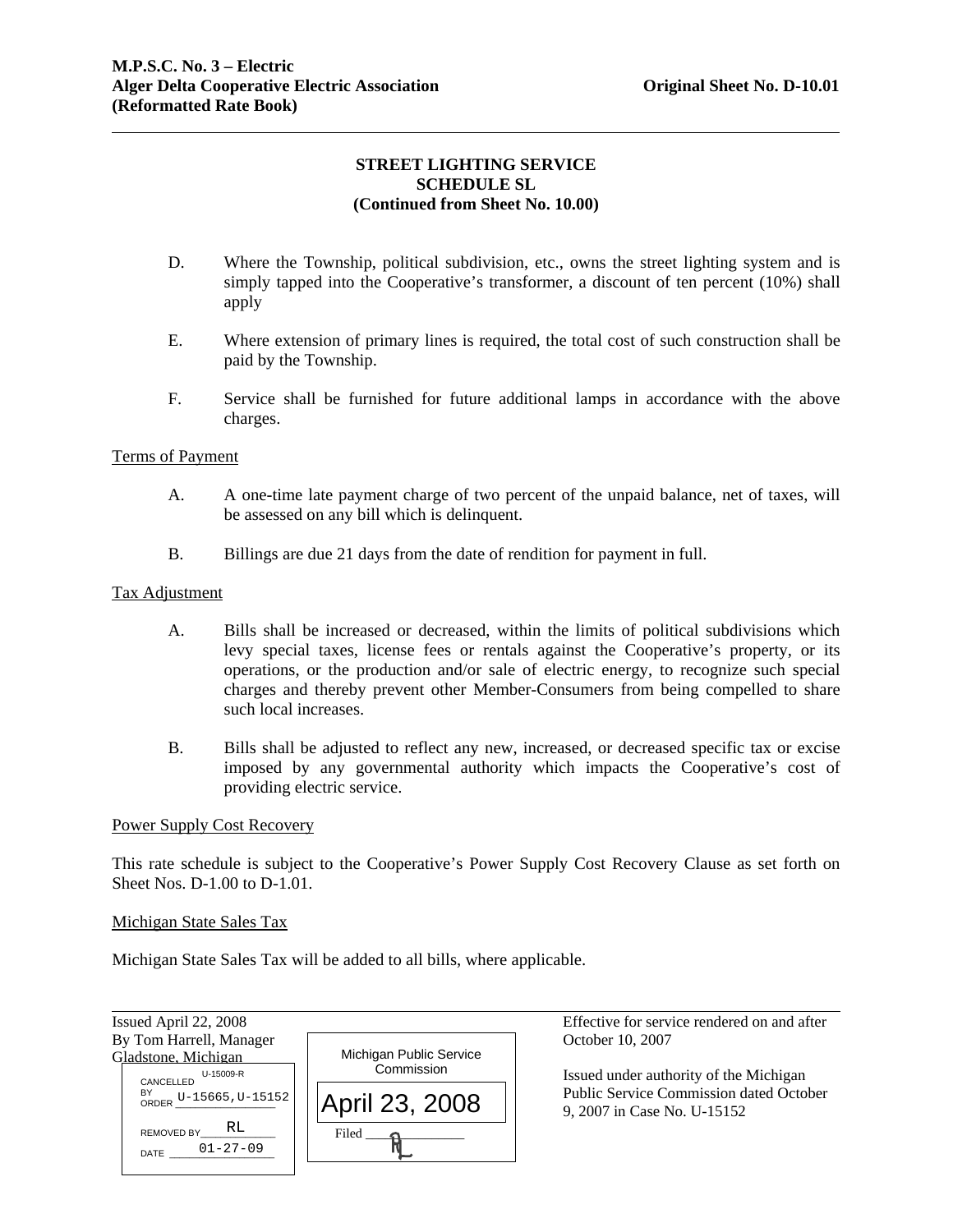# **NET METERING PROGRAM**

#### Availability

This rate is available only to Member-Consumers who operate renewable electric generation facilities that are interconnected with the Cooperative's system who generate a portion or all of their own retail electricity from renewable energy resources as defined herein.

The Cooperative may restrict or deny service under this Schedule once the Cooperative is providing service under this Schedule to Member-Consumers whose combined total connected generation equals either 0.1% (one tenth of one percent) of the Cooperative's previous year's peak demand (measured in kW) or 100 kW, whichever is greater.

#### Net Metering Definition

Net metering under this Schedule is an accounting mechanism whereby Member-Consumers who generate a portion or all of their own retail electricity needs and put their excess generation, if any, on the Cooperative's system can receive a billing credit equal to the Cooperatives wholesale cost of energy, adjusted to include line losses, in accordance with this Schedule. For biomass systems blending fossilfuel, the generation credit shall apply only to the output associated with the renewable fuel and exclude the output from the fossil-fuel. The Member-Consumer's generator output in excess of the total metered usage shall be carried over to the next month's billing period.

Service under this Schedule shall be pursuant to the following terms and conditions.

Service under this Schedule is limited to Member-Consumers who operate renewable energy source electric generating technologies as provided in 2000 P.A. 141, section  $10g(1)(f)$  (MCL 460.10g(1)(f)). This is defined as "energy generated by solar, wind, geothermal, biomass, including waste-to-energy and landfill gas, or hydroelectric." Biomass systems are allowed to blend up to 25% fossil-fuel as needed to ensure safe, environmentally sound operation of the system. A Member-Consumer using biomass blended with fossil-fuel as their renewable energy source must submit proof to the Cooperative substantiating the percentage of fossil fuel blend either by (1) separately metering the fossil fuel, or (2) providing other documentation that will allow the Cooperative to correctly apply a generation credit to the output associated with the Member-Consumer's renewable fuel only.

(Continued on Sheet No. 11.01)

Issued April 22, 2008 Effective for service rendered on and after

 Issued under authority of the Michigan Public Service Commission dated October 9, 2007 in Case No. U-15152

Gladstone, Michigan

l



By Tom Harrell, Manager October 10, 2007 Michigan Public Service **Commission**  $Filed$   $\longrightarrow$   $\mathcal{R}$ April 23, 2008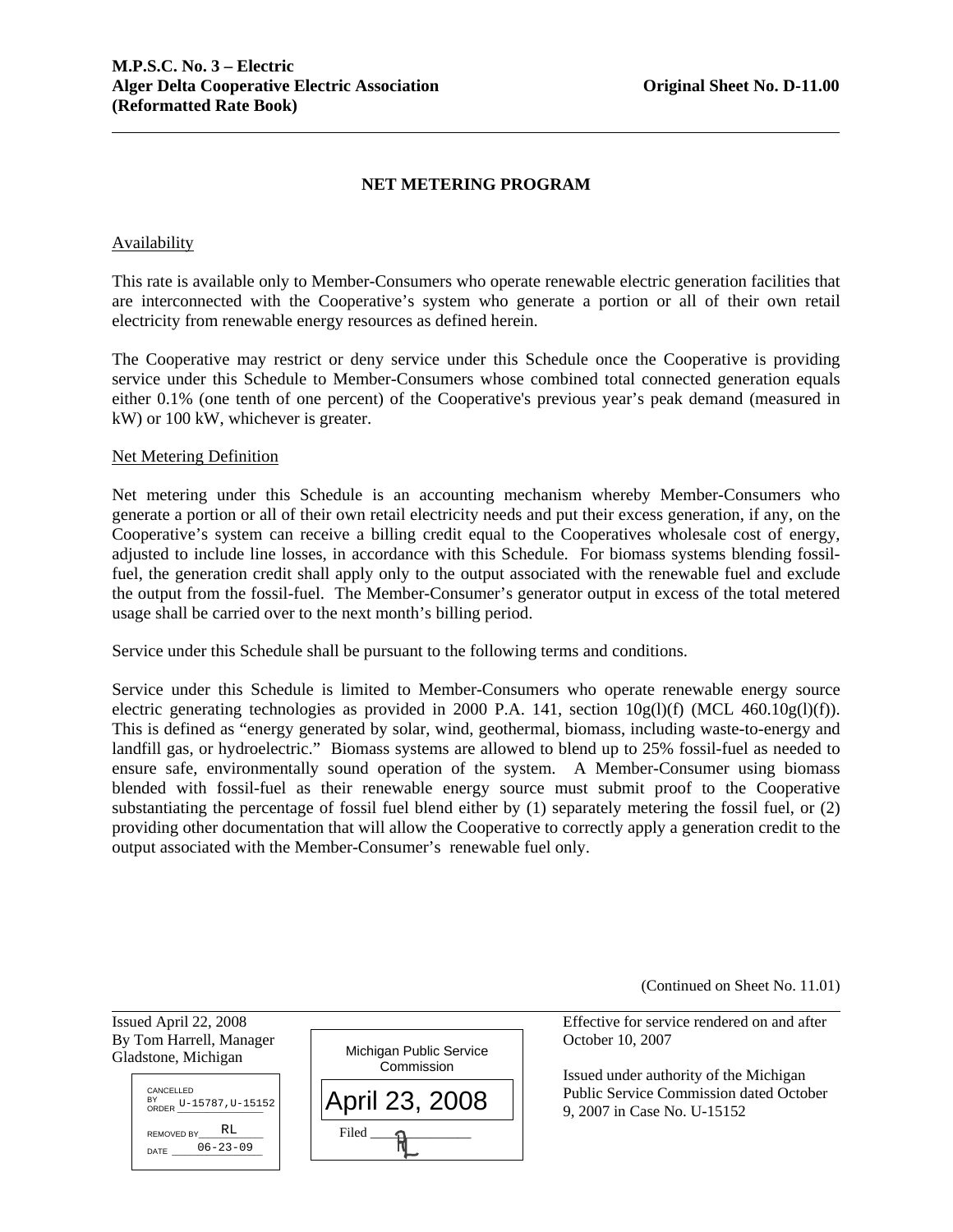# **NET METERING PROGRAM (Continued from Sheet No. 11.00)**

Eligibility for participation in the net metering program is limited to Member-Consumers taking bundled service (non-interruptible) from the Cooperative. The eligible facilities must be installed on the Member-Consumer's premises.

The maximum size of electric generators eligible for net metering treatment is less than 30 kW. To qualify for this Schedule, Member-Consumer generation systems will be limited in size, not to exceed the Member-Consumer's self-service needs. Non-dispatchable generation systems (*e.g*., wind and solar) shall be sized not to exceed the Member-Consumer's annual energy needs, measured in kilowatt-hours (kWh). Dispatchable systems shall be sized not to exceed the Member-Consumer's capacity needs, measured in kilowatts (kW).

If a Member-Consumer has more than one generator, to qualify for this Schedule, the total capacity of the generators shall be less than 30 kW.

# Monthly Rate

Deliveries from the Cooperative to the Member-Consumer shall be billed in accordance with the standard applicable rate schedules of the Cooperative.

#### Member-Consumer Credits for Net Excess Generation (NEG)

NEG represents the amount of electric generation by the Member-Consumer beyond the Member-Consumer's own metered usage which is delivered to the Cooperative during the billing period. Deliveries from the Member-Consumer to the Cooperative shall be credited at the Cooperative's wholesale cost of energy, adjusted for line losses. The dollar amount credited to the Member-Consumer shall not exceed the dollar amount the Cooperative bills the Member-Consumer for its energy consumption in any billing period. Instead, the net excess dollar amount shall be allowed to accumulate as a NEG credit to offset the Member-Consumer's energy charges in the next billing period.

NEG credits, if any, will be carried over from month to month. Following the Member-Consumer's December billing cycle, the Member-Consumer's credits balance will be reset to zero. Any unused NEG credits will be retained by the Cooperative to offset costs associated with the operation of the net metering program.

(Continued on Sheet No. 11.02)